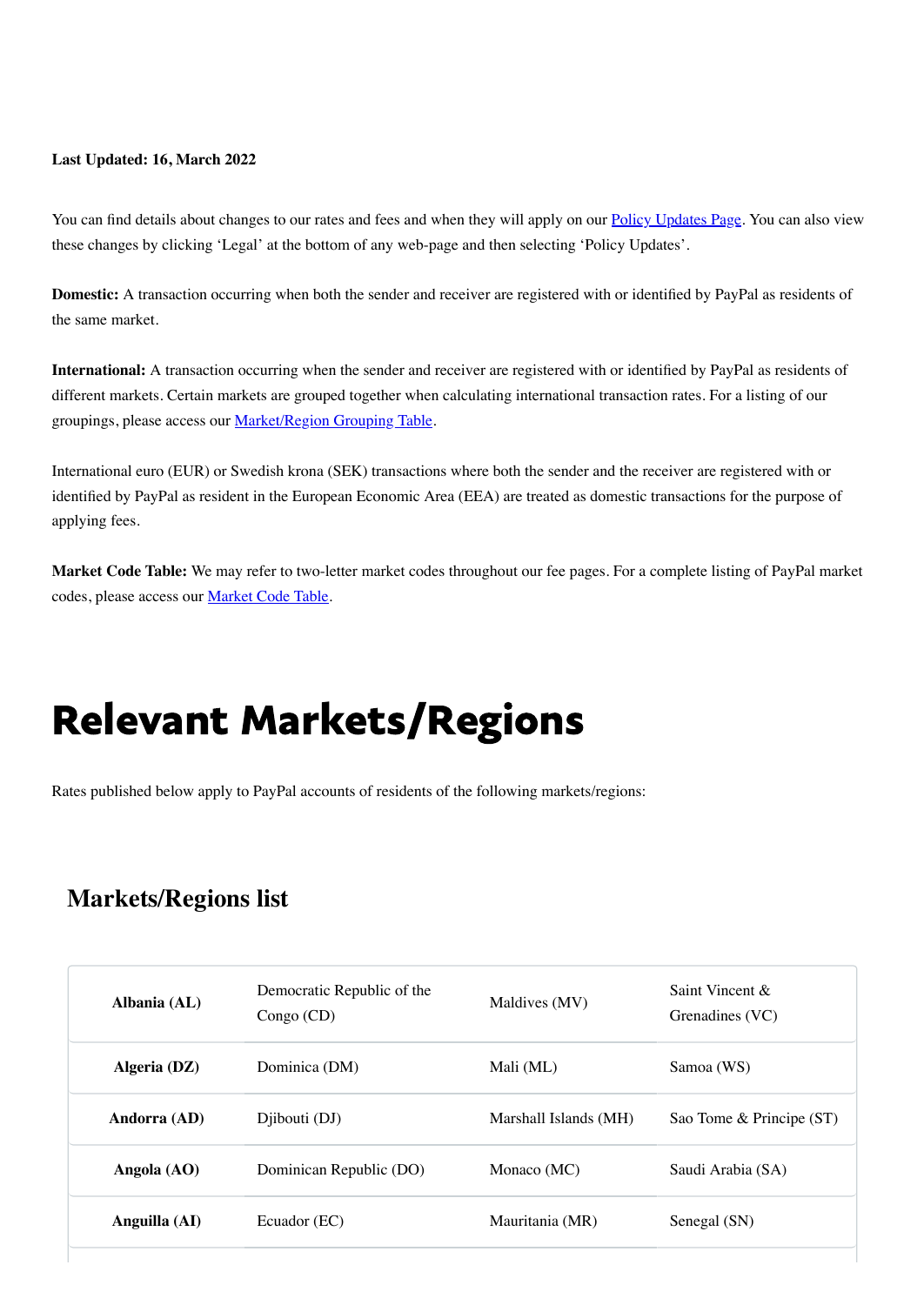| Antigua & Barbuda<br>(AG)             | Egypt (EG)                             | Mauritius (MU)               | Serbia (RS)                    |
|---------------------------------------|----------------------------------------|------------------------------|--------------------------------|
| Argentina (AR)                        | El Salvador (SV)                       | Moldova (MD)                 | Seychelles (SC)                |
| Armenia (AM)                          | Eritrea (ER)                           | Mongolia (MN)                | Sierra Leone (SL)              |
| Aruba (AW)                            | Ethiopia (ET)                          | Montenegro (ME)              | Singapore (SG)                 |
| <b>Azerbaijan Republic</b><br>(AZ)    | Falkland Islands (FK)                  | Montserrat (MS)              | Solomon Islands (SB)           |
| <b>Bahamas</b> (BS)                   | Faroe Islands (FO)                     | Morocco (MA)                 | Somalia (SO)                   |
| <b>Bahrain</b> (BH)                   | Federated States of Micronesia<br>(FM) | Mozambique (MZ)              | South Africa (ZA)              |
| <b>Bangladesh (BD)</b>                | Fiji (FJ)                              | Namibia (NA)                 | Sri Lanka (LK)                 |
| <b>Barbados</b> (BB)                  | French Polynesia (PF)                  | Nauru (NR)                   | Suriname (SR)                  |
| <b>Belarus (BY)</b>                   | Gabon (GA)                             | Nepal (NP)                   | Svalbard & Jan Mayen (SJ)      |
| <b>Belize</b> (BZ)                    | Gambia (GM)                            | Netherlands Antilles<br>(AN) | Swaziland (SZ)                 |
| <b>Benin (BJ)</b>                     | Georgia (GE)                           | New Caledonia (NC)           | Tajikistan (TJ)                |
| <b>Bermuda</b> (BM)                   | Greenland (GL)                         | New Zealand (NZ)             | Tanzania (TZ)                  |
| <b>Bhutan</b> (BT)                    | Grenada (GD)                           | Nicaragua (NI)               | Togo (TG)                      |
| <b>Bolivia (BO)</b>                   | Guatemala (GT)                         | Niger (NE)                   | Tonga (TO)                     |
| Bosnia &<br>Herzegovina (BA)          | Guinea-Bissau (GW)                     | Nigeria (NG)                 | Trinidad & Tobago (TT)         |
| <b>Botswana</b> (BW)                  | Guyana (GY)                            | Niue (NU)                    | Tunisia (TN)                   |
| <b>British Virgin Islands</b><br>(VG) | Honduras (HN)                          | Norfolk Island (NF)          | Turkmenistan (TM)              |
| <b>Brunei</b> (BN)                    | Iceland (IS)                           | Oman (OM)                    | Turks & Caicos Islands<br>(TC) |
|                                       |                                        |                              |                                |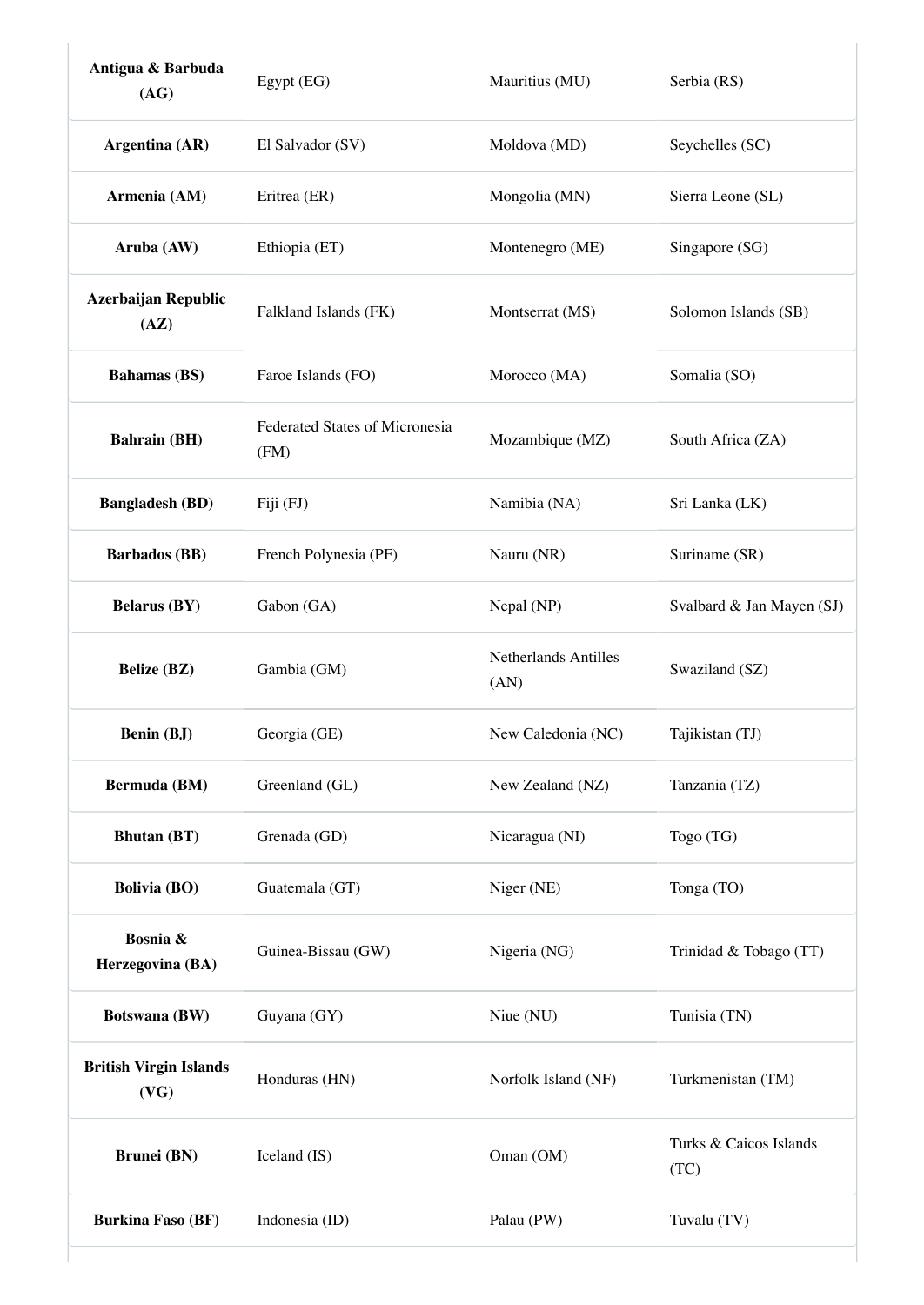| <b>Burundi</b> (BI)      | Jamaica (JM)    | Panama (PA)                     | Uganda (UG)                     |
|--------------------------|-----------------|---------------------------------|---------------------------------|
| Cambodia (KH)            | Jordan (JO)     | Papua New Guinea<br>(PG)        | Ukraine (UA)                    |
| <b>Cameroon</b> (CM)     | Kazakhstan (KZ) | Paraguay (PY)                   | United Arab Emirates (AE)       |
| Cape Verde (CV)          | Kenya (KE)      | Peru (PE)                       | Uruguay (UY)                    |
| Cayman Islands (KY)      | Kiribati (KI)   | Philippines (PH)                | Vanuatu (VU)                    |
| Chad (TD)                | Kuwait (KW)     | Pitcairn Islands (PN)           | Venezuela (VE)                  |
| Chile (CL)               | Kyrgyzstan (KG) | Qatar (QA)                      | Wallis & Futuna Islands<br>(WF) |
| Columbia (CO)            | Laos $(LA)$     | Republic of the Congo<br>(CG)   | Yemen (YE)                      |
| Comoros (KM)             | Lesotho $(LS)$  | Rwanda (RW)                     | Zambia (ZM)                     |
| <b>Cook Islands (CK)</b> | Macedonia (MK)  | Saint Helena (SH)               | Zimbabwe (ZW)                   |
| <b>Costa Rica (CR)</b>   | Madagascar (MG) | Saint Kitts & Nevis<br>(KN)     |                                 |
| Cote d'Ivoire (CI)       | Malawi (MW)     | Saint Lucia (LC)                |                                 |
| Croatia (HR)             | Malaysia (MY)   | Saint Pierre & Miquelon<br>(PM) |                                 |

# Buying with PayPal

It's free to use PayPal to pay for a purchase or any other type of commercial transaction unless it involves a currency conversion.

## **Online or in-store**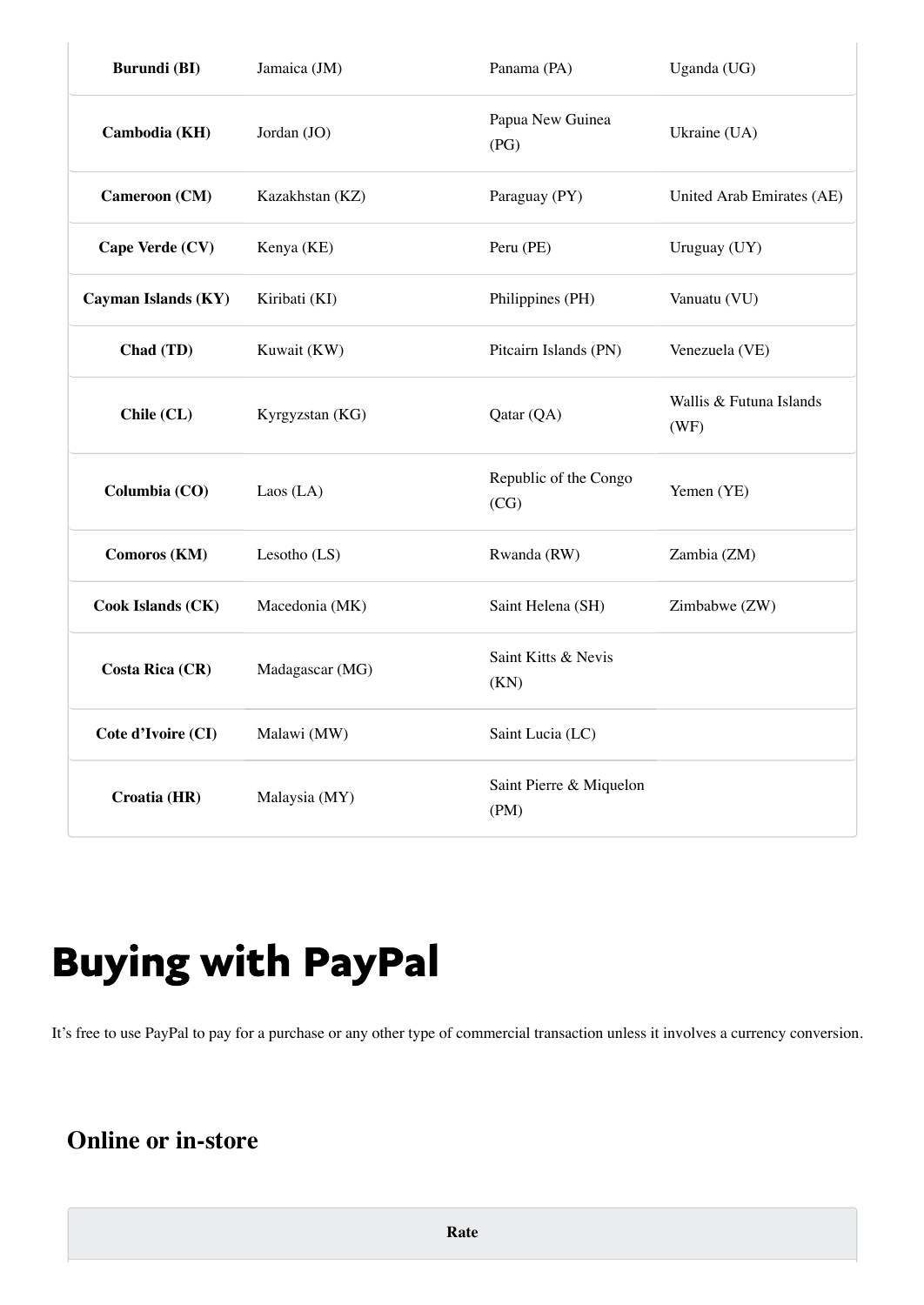# Selling with PayPal

When you buy or sell goods or services, make any other commercial type of transaction, send or receive a charity donation or receive a payment when you "request money" using PayPal, we call that a "commercial transaction".

For the listings of selling rates, please visit our **PayPal Merchant Fees Page**.

# Sending and receiving payments

When you send funds (initiated from the "Friends and Family" tab of the "Send" flow) to, or receive funds into your PayPal account from, friends and family without making an underlying commercial transaction (that is, the payment is not for the purchase of goods or services or for making any other commercial transaction), we call that a "personal transaction".

Personal transactions are limited in availability and may not be available in some markets. If you use your credit card as the payment method for a personal transaction, you may be charged a cash-advance fee by your credit card company.

The rates relating to personal transactions are set out below.

### **Sending domestic personal transactions**

| <b>Payment Method</b>                 | <b>Sender Market/Region</b> | Rate                                             |  |
|---------------------------------------|-----------------------------|--------------------------------------------------|--|
| <b>PayPal Balance or Bank account</b> | $AD, HR, IS, \& MC$         | No Fee (if funded in EEA in EUR/SEK)             |  |
|                                       | Where available             | No Fee (when no currency conversion is involved) |  |
| Cards                                 | $AD, HR, IS, \& MC$         | No Fee (if funded in EEA in EUR/SEK)             |  |
|                                       | Where available             | $3.4\%$ + fixed fee                              |  |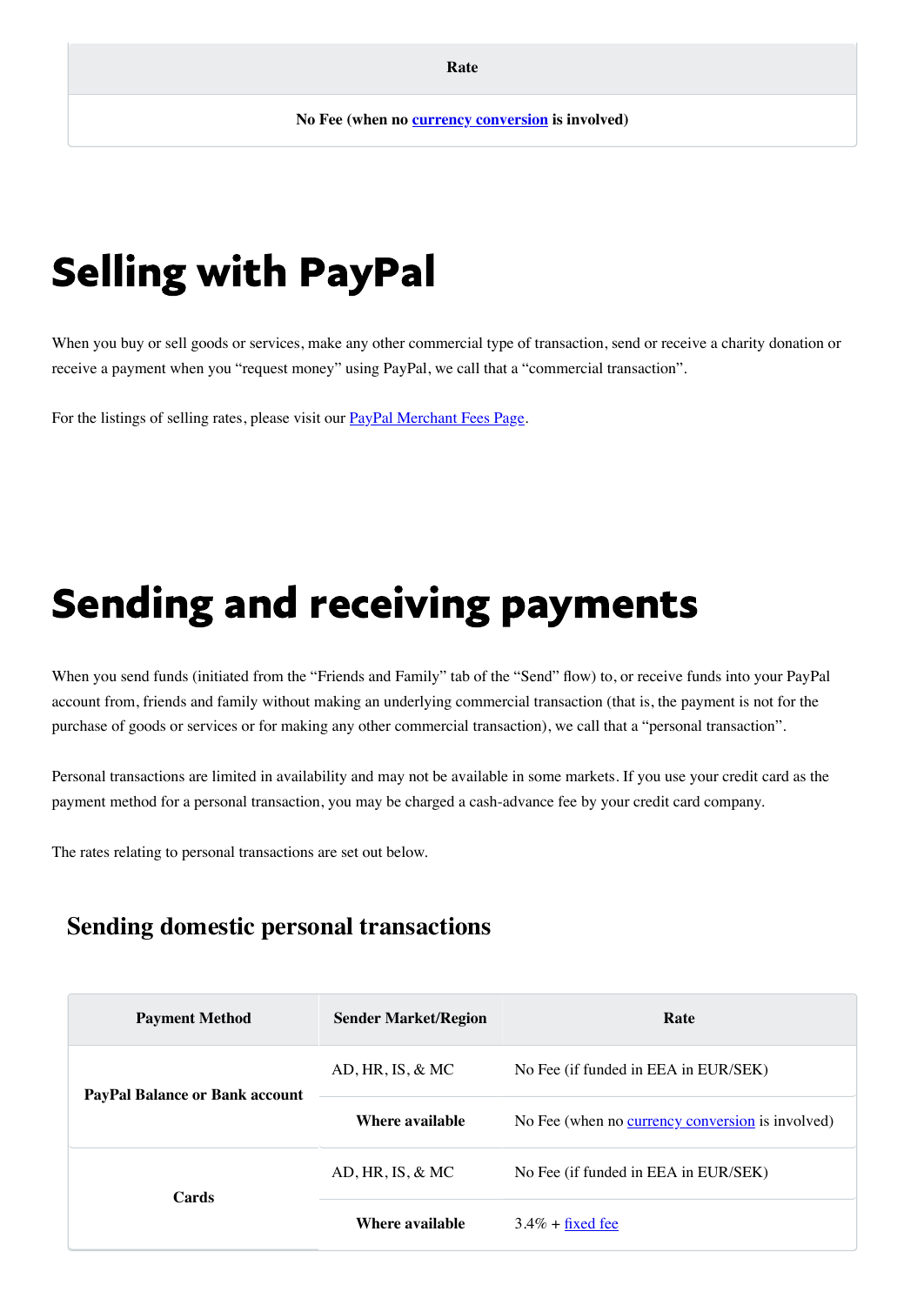**Personal payments:** If you use another payment method to partially fund the payment, the fee will be pro-rated.

### **Sending international personal transactions**

| <b>Payment Method</b>                    | <b>Sender Market/Region</b>                | <b>Recipient Market/Region</b>                        | Rate                                  |
|------------------------------------------|--------------------------------------------|-------------------------------------------------------|---------------------------------------|
| PayPal Balance or<br><b>Bank account</b> | AD, HR, IS, & MC                           | Canada, Europe I, Europe II,<br>Northern Europe, & US | 1.99 EUR                              |
|                                          |                                            | Any other market                                      | 3.99 EUR                              |
|                                          | AL, BA, MK, MD, ME, &<br><b>UA</b>         | Canada, Europe I, Europe II,<br>Northern Europe, & US | 1.99 EUR                              |
|                                          |                                            | Any other market                                      | 3.99 EUR                              |
|                                          | $\mathbf{NZ}$                              | Any market                                            | 6.99 NZD                              |
|                                          | Any other market where<br>available        | Any market                                            | 4.99 USD                              |
| <b>Cards</b>                             | AD, HR, IS, & MC                           | Canada, Europe I, Europe II,<br>Northern Europe, & US | 1.99 EUR                              |
|                                          |                                            | Any other market                                      | 3.99 EUR                              |
|                                          | AL, BA, MK, MD, ME, &<br><b>UA</b>         | Canada, Europe I, Europe II,<br>Northern Europe, & US | 1.99 EUR + $3.4\%$<br>+ fixed fee     |
|                                          |                                            | Any other market                                      | 3.99 EUR + $3.4\%$<br>$+$ fixed fee   |
|                                          | NZ                                         | Any market                                            | $6.99$ NZD + $3.4\%$<br>$+$ fixed fee |
|                                          | Any other market/region<br>where available | Any market                                            | $4.99$ USD + $3.4\%$<br>+ fixed fee   |

<span id="page-4-0"></span>**Personal payments:** We will collect the fee from balance in the currency in which the fee is payable. To do this, we may need to convert the fee amount from your sending balance into the currency in which the fee is payable, in which case the fees for "[Currency Conversions](#page-6-0)" also apply. If you use another payment method to partially fund the payment, the fee will be pro-rated.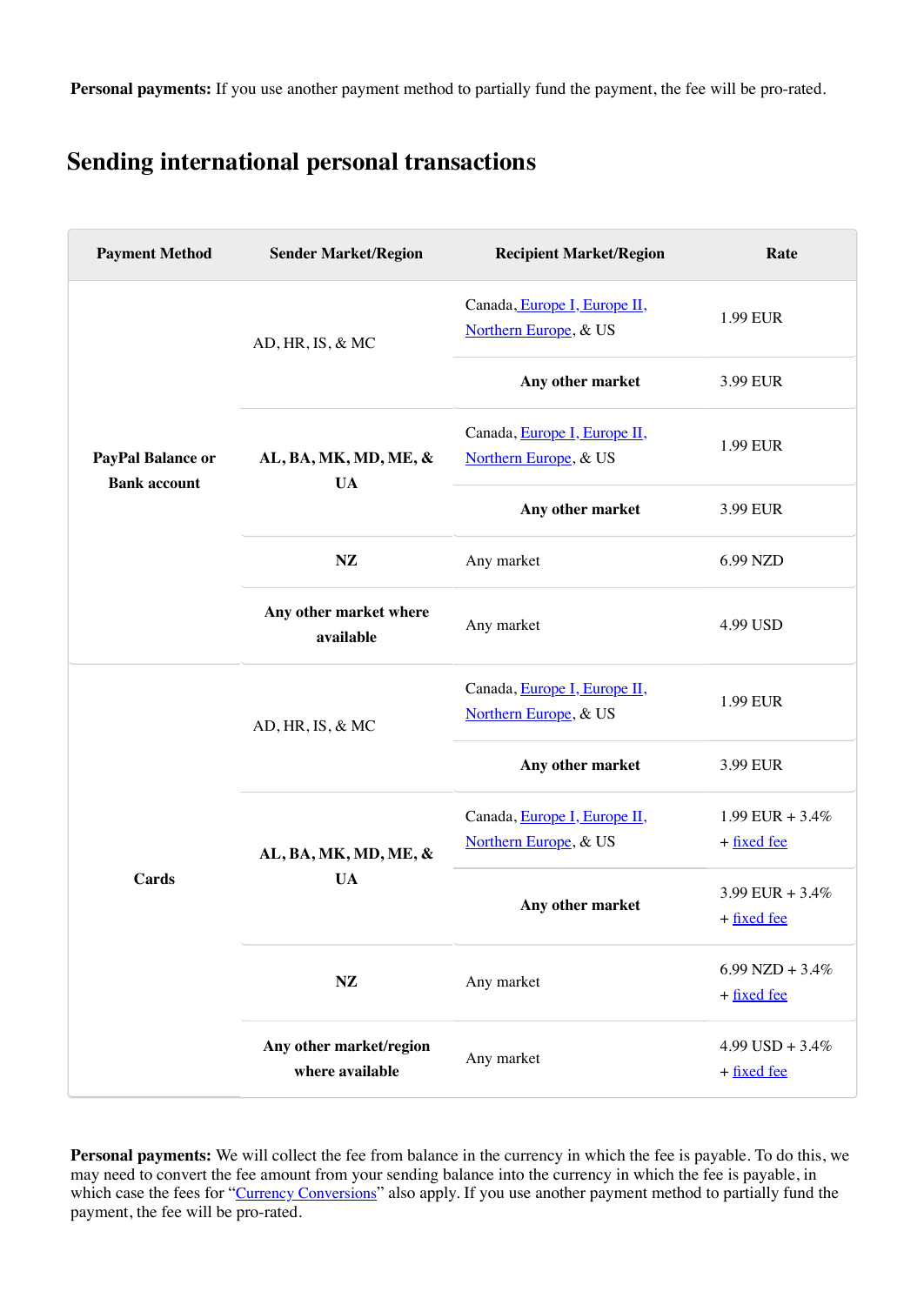## **Fixed fee for personal transactions (based on currency received)**

| <b>Currency</b>          | Fee             |
|--------------------------|-----------------|
| <b>Australian dollar</b> | 0.30 AUD        |
| <b>Brazilian real</b>    | 0.60 BRL        |
| <b>Canadian dollar</b>   | 0.30 CAD        |
| <b>Czech koruna</b>      | 10.00 CZK       |
| <b>Danish krone</b>      | 2.60 DKK        |
| <b>Euro</b>              | 0.35 EUR        |
| <b>Hong Kong dollar</b>  | 2.35 HKD        |
| <b>Hungarian forint</b>  | 90.00 HUF       |
| Israeli new shekel       | 1.20 ILS        |
| Japanese yen             | 40.00 JPY       |
| Malaysian ringgit        | 2.00 MYR        |
| <b>Mexican peso</b>      | <b>4.00 MXN</b> |

| <b>Currency</b>           | Fee             |
|---------------------------|-----------------|
| <b>New Taiwan dollar</b>  | 10.00 TWD       |
| <b>New Zealand dollar</b> | 0.45 NZD        |
| Norwegian krone           | <b>2.80 NOK</b> |
| <b>Philippine peso</b>    | 15.00 PHP       |
| <b>Polish zloty</b>       | 1.35 PLN        |
|                           |                 |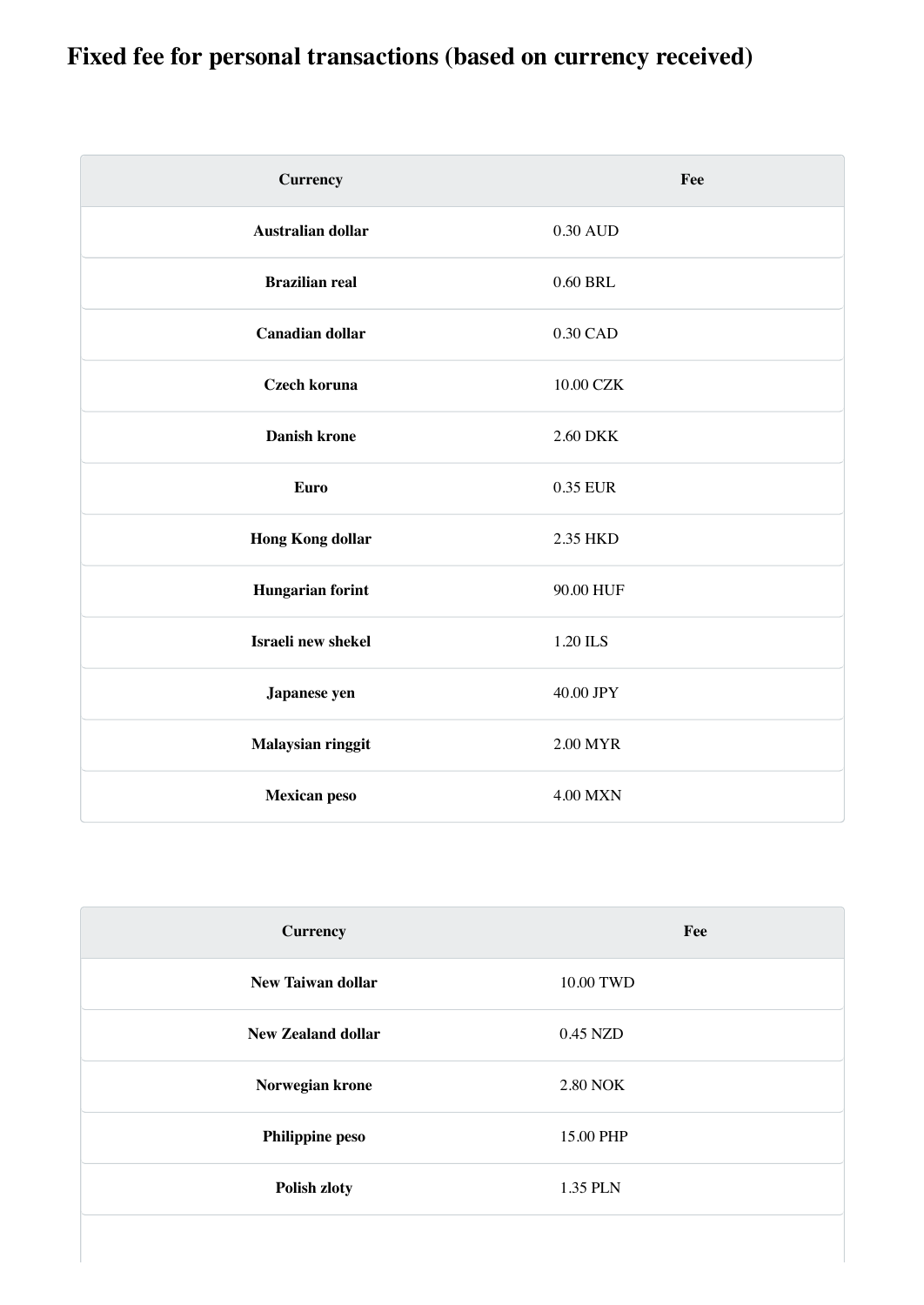| <b>Currency</b>           | Fee       |
|---------------------------|-----------|
| <b>Russian ruble</b>      | 10.00 RUB |
| Singapore dollar          | 0.50 SGD  |
| <b>Swedish krona</b>      | 3.25 SEK  |
| <b>Swiss franc</b>        | 0.55 CHF  |
| Thai baht                 | 11.00 THB |
| <b>UK</b> pounds sterling | 0.20 GBP  |
| <b>US</b> dollar          | 0.30 USD  |

### **Receiving personal transactions**

<span id="page-6-1"></span>**Rate**

**No Fee (when no [currency conversion](#page-6-1) is involved)**

## <span id="page-6-0"></span>Currency Conversions

For information about how we convert currency, please see the **[user agreement](https://www.paypal.com/eg/webapps/mpp/ua/useragreement-full#currency-conversion1)**.

The [transaction exchange rate](https://www.paypal.com/eg/webapps/mpp/ua/useragreement-full#currency-conversion1) used for your currency conversion includes a fee which we charge above the [base exchange rate.](https://www.paypal.com/eg/webapps/mpp/ua/useragreement-full#currency-conversion1) The fee depends on the type of currency conversion, as follows:

### **Conversions when sending payments or receiving refund(s)**

For any currency conversions that occur when making personal payments or commercial transactions and receiving a refund beyond 1 day of the date of the original payment.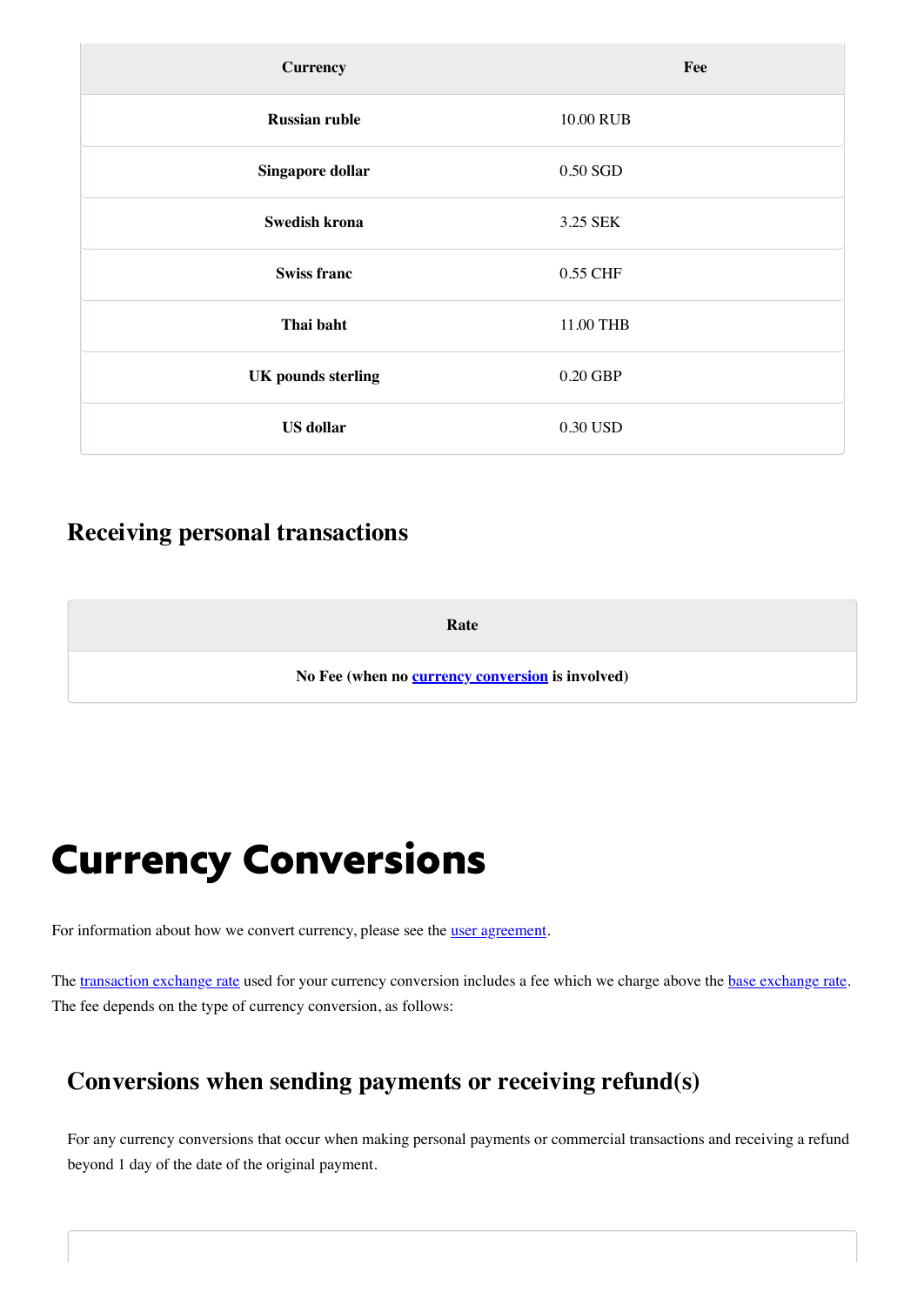| <b>AMERICAS:</b>                                                                       |         |
|----------------------------------------------------------------------------------------|---------|
| Anguilla, Antigua and Barbuda, Argentina, Aruba, Bahamas, Barbados, Belize,            |         |
| Bermuda, Bolivia, Cayman Islands, Chile, Colombia, Costa Rica, Dominica, Dominican     |         |
| Republic, Ecuador, El Salvador, Falkland Islands, Grenada, Guatemala, Guyana,          | $4.5\%$ |
| Honduras, Jamaica, Montserrat, Netherlands Antilles, Nicaragua, Panama, Paraguay,      |         |
| Peru, Saint Kitts and Nevis, Saint Lucia, Saint Vincent and the Grenadines, Suriname,  |         |
| Trinidad & Tobago, Turks and Caicos Islands, Uruguay, Venezuela, Virgin Islands        |         |
| <b>ASIA PACIFIC:</b>                                                                   |         |
| Bhutan, Cambodia, Federated States of Micronesia, Indonesia, Laos, Maldives, Mongolia, | $4.0\%$ |

**Nepal, New Zealand, Philippines, Samoa, Singapore, Sri Lanka, Tonga**

#### **MIDDLE EAST & AFRICA:**

| Algeria, Angola, Bahrain, Benin, Botswana, Burkina Faso, Burundi, Cameroon, Cape<br>Verde, Chad, Comoros, Congo, Democratic Rep of the Congo, Cook Islands, Djibouti,<br>Egypt, Eritrea, Ethiopia, Gabon, Gambia, Ghana, Guinea, Guinea Bissau, Ivory Coast,<br>Jordan, Kazakhstan, Kenya, Kuwait, Kyrgyzstan, Lesotho, Madagascar, Malawi, Mali, | $4.0\%$ |
|---------------------------------------------------------------------------------------------------------------------------------------------------------------------------------------------------------------------------------------------------------------------------------------------------------------------------------------------------|---------|
| Mauritania, Mauritius, Morocco, Mozambique, Namibia, Niger, Nigeria, Oman, Qatar,<br>Rwanda, Sao Tome And Principe, Saudi Arabia, Senegal, Seychelles, Sierra Leone,<br>Somalia, South Africa, St. Helena, Swaziland, Tajikistan, Tanzania, Togo, Tunisia,<br>Turkmenistan, Uganda, United Arab Emirates, Yemen, Zambia, Zimbabwe                 |         |
| <b>SOUTH EAST EUROPE:</b><br>Albania, Andorra, Belarus, Bosnia and Herzegovina, Croatia, Georgia, Iceland,                                                                                                                                                                                                                                        | $4.0\%$ |

**Macedonia, Moldova, Montenegro, Serbia, Ukraine**

## **Malaysia - Conversions when sending payments or receiving refund(s)**

For any currency conversions that occur when making commercial transactions and receiving a refund beyond 1 day of the date of the original payment.

| <b>Currency</b>                | Rate above the base exchange<br>rate<br>(to form the transaction<br>exchange rate) | <b>Currency</b>             | Rate above the base exchange<br>rate<br>(to form the transaction<br>exchange rate) |
|--------------------------------|------------------------------------------------------------------------------------|-----------------------------|------------------------------------------------------------------------------------|
| Australian dollar<br>(AUD)     | $4.00\%$                                                                           | New Taiwan dollar<br>(TWD)  | $4.00\%$                                                                           |
| <b>Brazilian real</b><br>(BRL) | $4.00\%$                                                                           | New Zealand dollar<br>(NZD) | $4.00\%$                                                                           |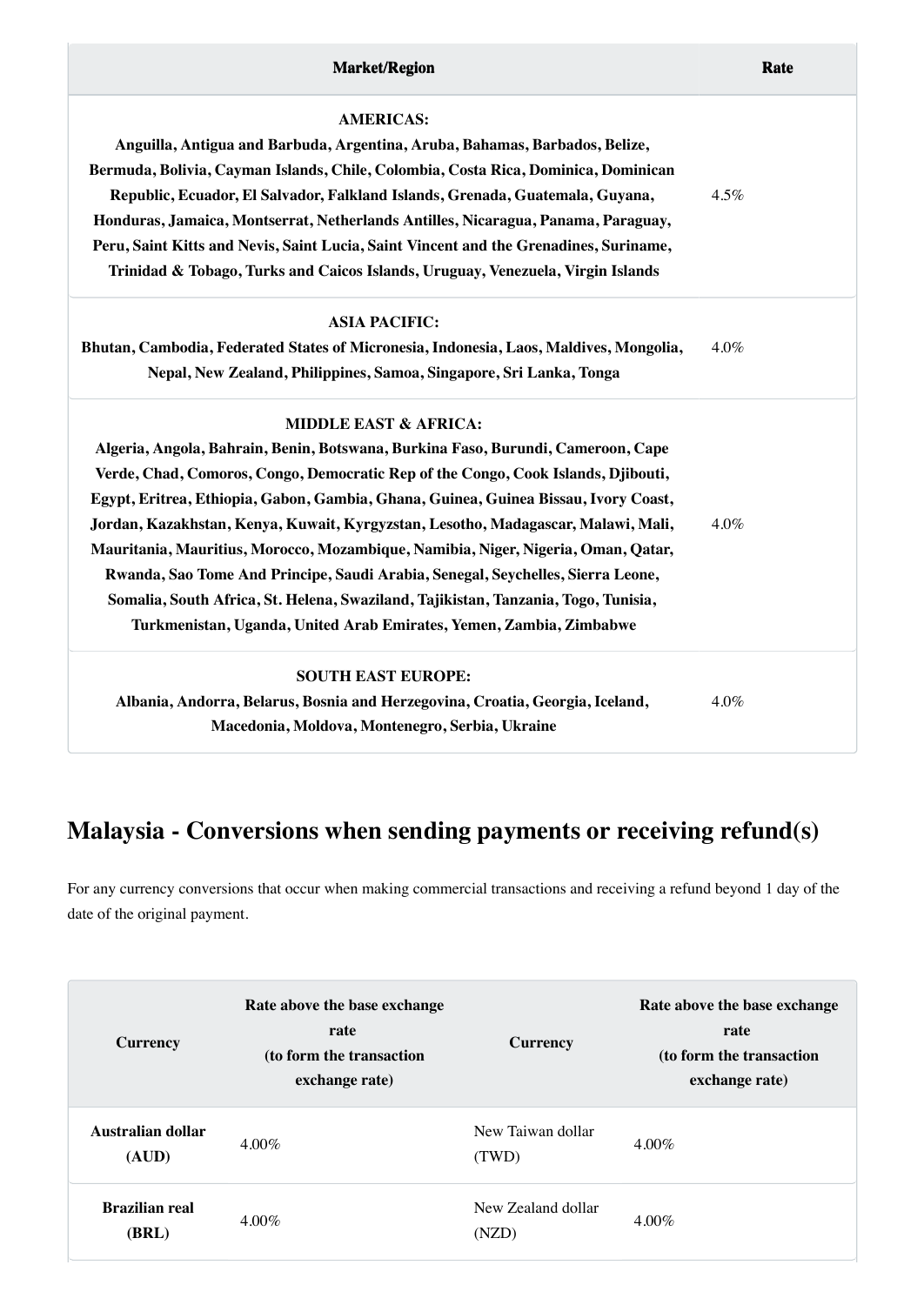| <b>Currency</b>                   | Rate above the base exchange<br>rate<br>(to form the transaction<br>exchange rate) | <b>Currency</b>             | Rate above the base exchange<br>rate<br>(to form the transaction<br>exchange rate) |
|-----------------------------------|------------------------------------------------------------------------------------|-----------------------------|------------------------------------------------------------------------------------|
| <b>Canadian dollar</b><br>(CAD)   | 3.50%                                                                              | Norwegian krone<br>(NOK)    | 4.00%                                                                              |
| <b>Czech koruna</b><br>(CZK)      | $4.00\%$                                                                           | Philippine peso<br>(PHP)    | 4.00%                                                                              |
| <b>Danish krone</b><br>(DKK)      | 4.00%                                                                              | Polish zloty (PLN)          | 4.00%                                                                              |
| Euro (EUR)                        | 4.00%                                                                              | Russian ruble (RUB)         | 4.00%                                                                              |
| <b>Hong Kong dollar</b><br>(HKD)  | 4.00%                                                                              | Singapore dollar<br>(SGD)   | 4.00%                                                                              |
| <b>Hungarian forint</b><br>(HUF)  | 4.00%                                                                              | Swedish krona<br>(SEK)      | 4.00%                                                                              |
| Israeli new shekel<br>(ILS)       | 4.00%                                                                              | Swiss franc (CHF)           | 4.00%                                                                              |
| Japanese yen (JPY)                | 4.00%                                                                              | Thai baht (THB)             | 4.00%                                                                              |
| <b>Malaysian ringgit</b><br>(MYR) | $4.00\%$                                                                           | UK pounds sterling<br>(GBP) | $4.00\%$                                                                           |
| <b>Mexican peso</b><br>(MXN)      | $4.00\%$                                                                           | US dollar (USD)             | 3.50%                                                                              |

## **Monaco - Conversions when sending payments or receiving refund(s)**

For any currency conversions that occur when making personal payments or commercial transactions and receiving a refund beyond 1 day of the date of the original payment.

|                 | Rate above the base exchange |                 | Rate above the base exchange |
|-----------------|------------------------------|-----------------|------------------------------|
| <b>Currency</b> | rate                         | <b>Currency</b> | rate                         |
|                 | (to form the transaction     |                 | (to form the transaction     |
|                 | exchange rate)               |                 | exchange rate)               |
|                 |                              |                 |                              |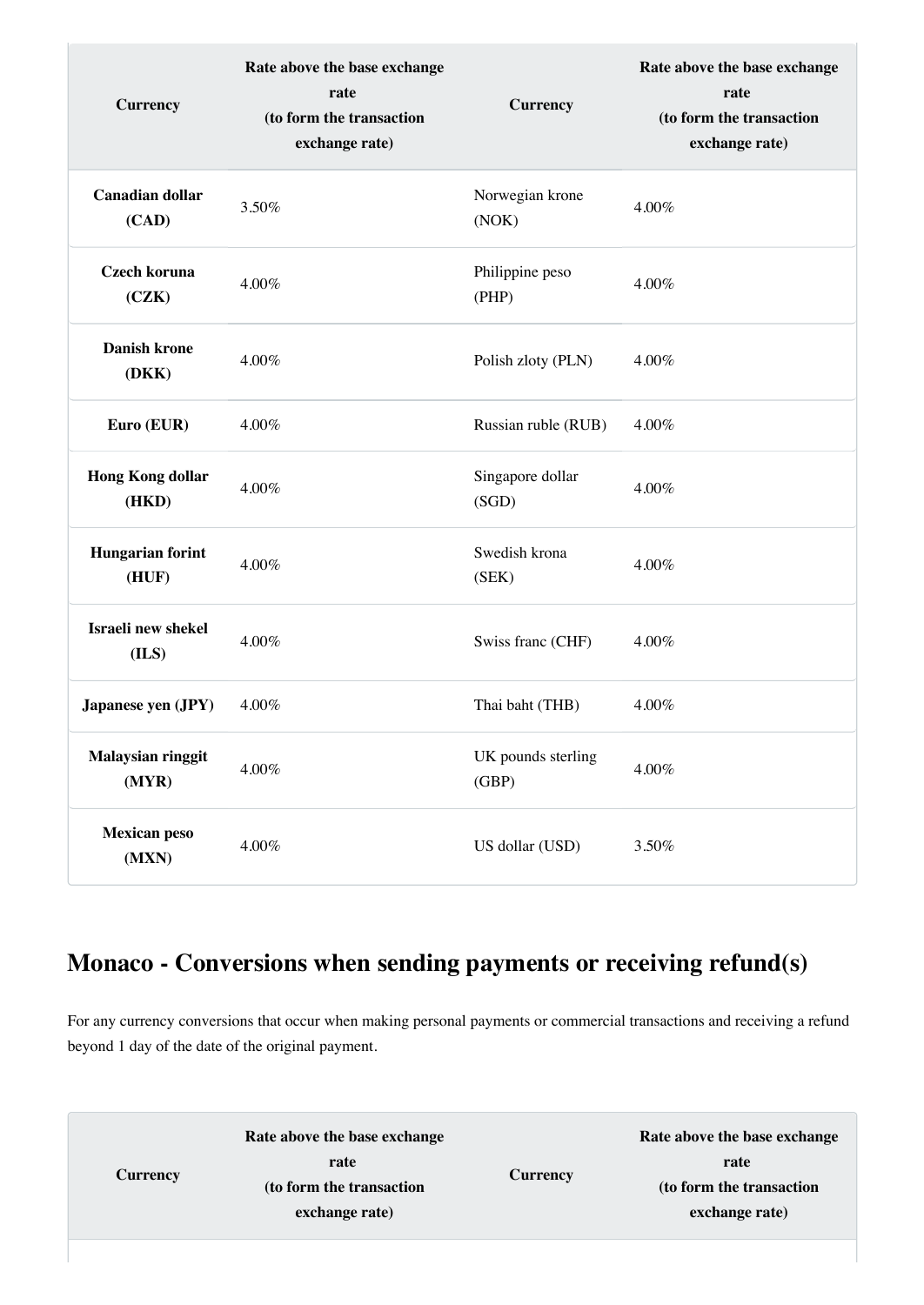| <b>Currency</b>                   | Rate above the base exchange<br>rate<br>(to form the transaction<br>exchange rate) | <b>Currency</b>             | Rate above the base exchange<br>rate<br>(to form the transaction<br>exchange rate) |
|-----------------------------------|------------------------------------------------------------------------------------|-----------------------------|------------------------------------------------------------------------------------|
| <b>Australian dollar</b><br>(AUD) | 4.00%                                                                              | New Taiwan dollar<br>(TWD)  | 4.00%                                                                              |
| <b>Brazilian real</b><br>(BRL)    | 4.00%                                                                              | New Zealand dollar<br>(NZD) | 4.00%                                                                              |
| <b>Canadian dollar</b><br>(CAD)   | 3.50%                                                                              | Norwegian krone<br>(NOK)    | 4.00%                                                                              |
| <b>Czech koruna</b><br>(CZK)      | 4.00%                                                                              | Philippine peso<br>(PHP)    | 4.00%                                                                              |
| <b>Danish krone</b><br>(DKK)      | 4.00%                                                                              | Polish zloty (PLN)          | 4.00%                                                                              |
| Euro (EUR)                        | 4.00%                                                                              | Russian ruble (RUB)         | 4.00%                                                                              |
| <b>Hong Kong dollar</b><br>(HKD)  | 4.00%                                                                              | Singapore dollar<br>(SGD)   | 4.00%                                                                              |
| <b>Hungarian forint</b><br>(HUF)  | 4.00%                                                                              | Swedish krona<br>(SEK)      | 4.00%                                                                              |
| Israeli new shekel<br>(ILS)       | 4.00%                                                                              | Swiss franc (CHF)           | 4.00%                                                                              |
| Japanese yen (JPY)                | 4.00%                                                                              | Thai baht (THB)             | 4.00%                                                                              |
| <b>Malaysian ringgit</b><br>(MYR) | 4.00%                                                                              | UK pounds sterling<br>(GBP) | 4.00%                                                                              |
| <b>Mexican peso</b><br>(MXN)      | 4.00%                                                                              | US dollar (USD)             | 3.50%                                                                              |

### **Converting balance, transfers, and payments received into another currency**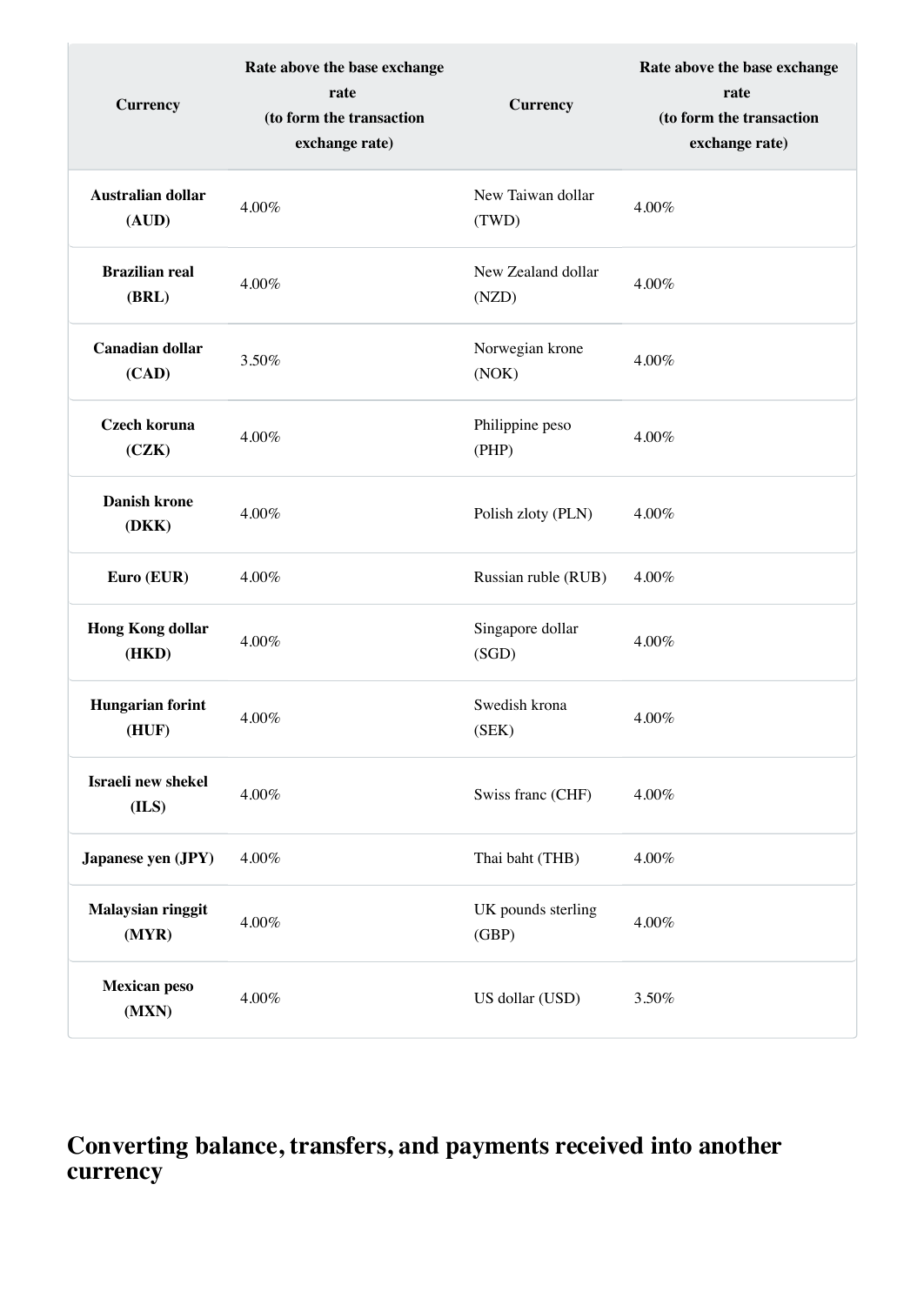For any currency conversions that occur when receiving other payments (including PayPal Payouts), adding funds to your PayPal account, transferring funds to your bank/card account, and when transferring funds between your PayPal balances if held in different currencies.

| <b>Market/Region</b>                                                                                                                                                                                                                                                                                                                                                                                                                                                                                                                                                                                                                                                                                                       | Rate |
|----------------------------------------------------------------------------------------------------------------------------------------------------------------------------------------------------------------------------------------------------------------------------------------------------------------------------------------------------------------------------------------------------------------------------------------------------------------------------------------------------------------------------------------------------------------------------------------------------------------------------------------------------------------------------------------------------------------------------|------|
| <b>AMERICAS:</b><br>Anguilla, Antigua and Barbuda, Argentina, Aruba, Bahamas, Barbados, Belize,<br>Bermuda, Bolivia, Cayman Islands, Chile, Colombia, Costa Rica, Dominica, Dominican<br>Republic, Ecuador, El Salvador, Falkland Islands, Grenada, Guatemala, Guyana,<br>Honduras, Jamaica, Montserrat, Netherlands Antilles, Nicaragua, Panama, Paraguay,<br>Peru, Saint Kitts and Nevis, Saint Lucia, Saint Vincent and the Grenadines, Suriname,<br>Trinidad & Tobago, Turks and Caicos Islands, Uruguay, Venezuela, Virgin Islands                                                                                                                                                                                    | 3.5% |
| <b>ASIA PACIFIC:</b><br>Bhutan, Cambodia, Federated States of Micronesia, Indonesia, Laos, Maldives, Mongolia,<br>Nepal, New Zealand, Philippines, Samoa, Singapore, Sri Lanka, Tonga                                                                                                                                                                                                                                                                                                                                                                                                                                                                                                                                      | 3.0% |
| <b>MIDDLE EAST &amp; AFRICA:</b><br>Algeria, Angola, Bahrain, Benin, Botswana, Burkina Faso, Burundi, Cameroon, Cape<br>Verde, Chad, Comoros, Congo, Democratic Rep of the Congo, Cook Islands, Djibouti,<br>Egypt, Eritrea, Ethiopia, Gabon, Gambia, Ghana, Guinea, Guinea Bissau, Ivory Coast,<br>Jordan, Kazakhstan, Kenya, Kuwait, Kyrgyzstan, Lesotho, Madagascar, Malawi, Mali,<br>Mauritania, Mauritius, Morocco, Mozambique, Namibia, Niger, Nigeria, Oman, Qatar,<br>Rwanda, Sao Tome And Principe, Saudi Arabia, Senegal, Seychelles, Sierra Leone,<br>Somalia, South Africa, St. Helena, Swaziland, Tajikistan, Tanzania, Togo, Tunisia,<br>Turkmenistan, Uganda, United Arab Emirates, Yemen, Zambia, Zimbabwe | 3.0% |
| <b>Malaysia</b>                                                                                                                                                                                                                                                                                                                                                                                                                                                                                                                                                                                                                                                                                                            | 2.5% |
| <b>SOUTH EAST EUROPE:</b><br>Albania, Andorra, Belarus, Bosnia and Herzegovina, Croatia, Georgia, Iceland,<br>Macedonia, Moldova, Monaco, Montenegro, Serbia, Ukraine                                                                                                                                                                                                                                                                                                                                                                                                                                                                                                                                                      | 3.0% |

### **Conversions in all other cases**

Rates for all other currency conversions:

**Rate**

**3.00%**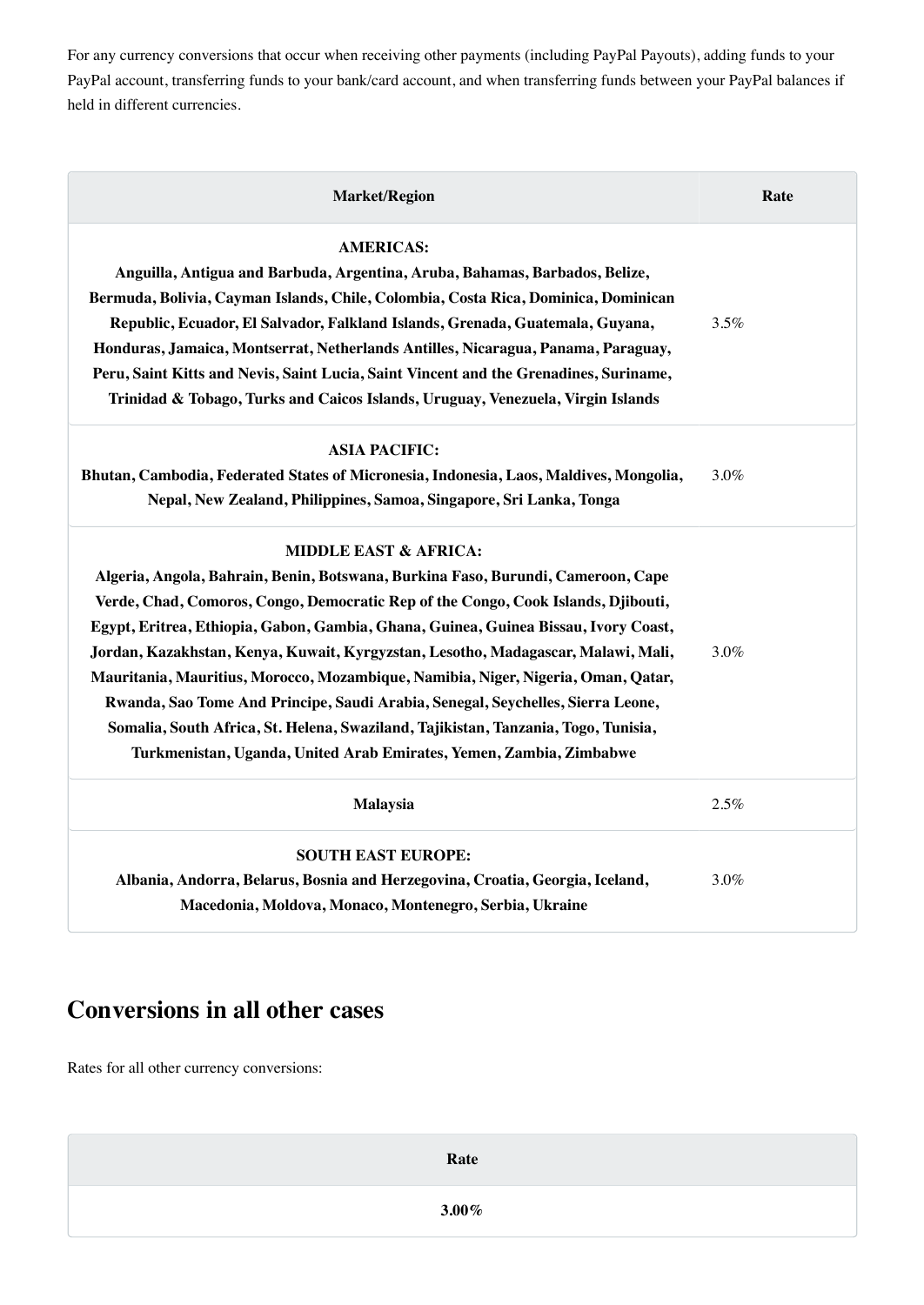# Withdrawals Out of PayPal

You can typically withdraw money out of PayPal by standard withdrawals/transfers to your linked bank account or eligible cards. [Withdrawal to a bank account or a card may not be possible in all markets/regions. A currency conversion \(and currency](#page-6-0) conversion fees) may also apply.

Note: For additional listings of transfer rates out of business accounts, please visit our [PayPal Merchant Fees Page.](https://www.paypal.com/eg/webapps/mpp/merchant-fees)

### **Withdrawing a balance from a personal PayPal account**

| <b>Withdrawal/Transfer</b><br>to | <b>Market/Region</b> | Rate                                                                                                                   |
|----------------------------------|----------------------|------------------------------------------------------------------------------------------------------------------------|
| <b>Bank account</b>              |                      | No Fee (when no currency conversion is<br>involved) where withdrawal amount is<br>greater than 750.00 AED              |
|                                  | AE                   | <b>11.00 AED</b><br>If withdrawal amount is less than 750.00<br><b>AED</b>                                             |
|                                  | <b>AR</b>            | 75.00 ARS (per withdrawal)                                                                                             |
|                                  | CL                   | 800.00 CLP (per withdrawal)                                                                                            |
|                                  | CO                   | 3500.00 COP (per withdrawal)                                                                                           |
|                                  | CR                   | 625.00 CRC (per withdrawal)                                                                                            |
|                                  | DO                   | 100.00 DOP (per withdrawal)                                                                                            |
|                                  | ID                   | No Fee (when no <b>currency conversion</b> is<br>involved) where withdrawal amount is<br>greater than 1,500,000.00 IDR |
|                                  |                      | 16,000.00 IDR<br>If withdrawal amount is less than<br>1,500,000.00 IDR                                                 |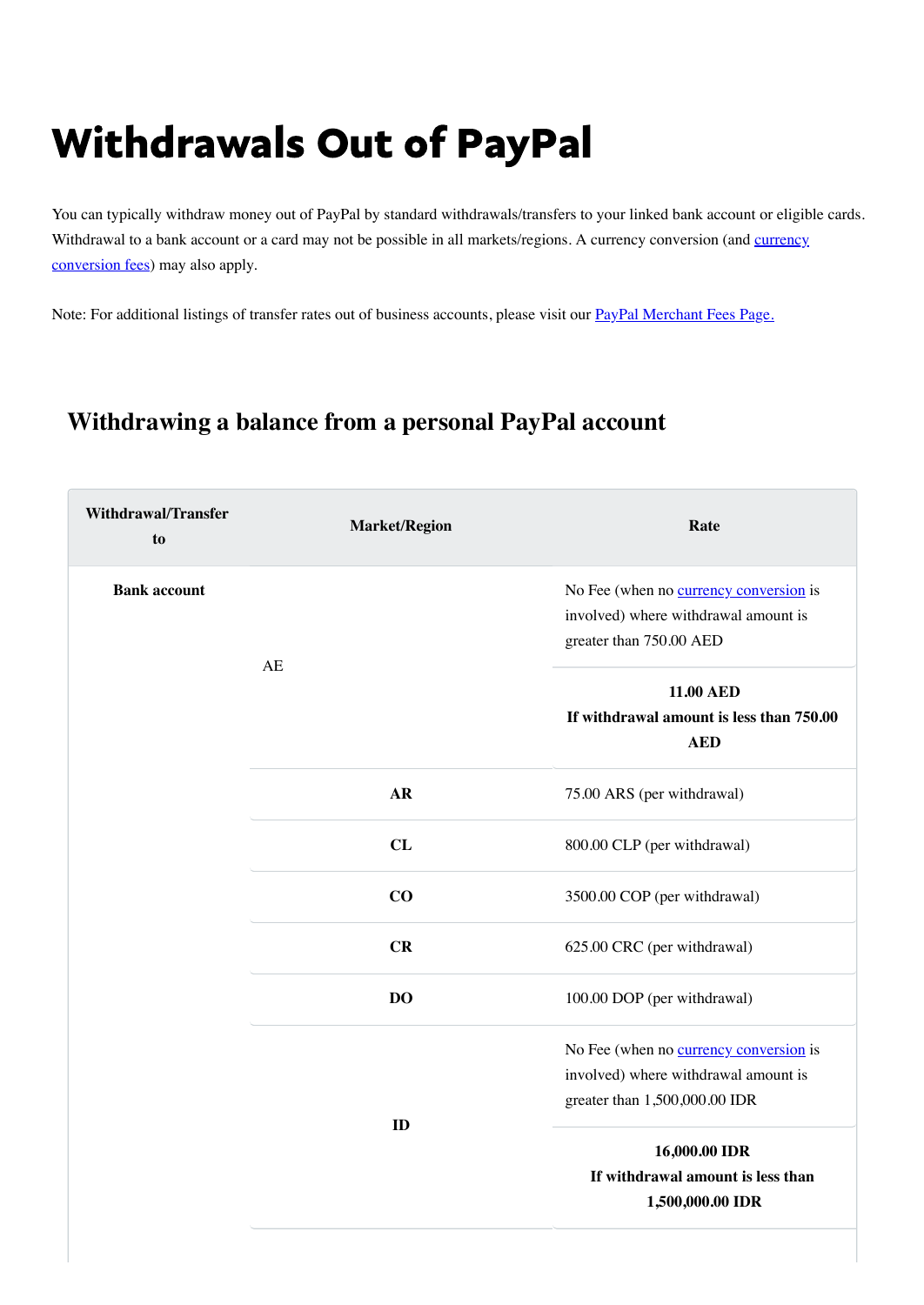| <b>Withdrawal/Transfer</b><br>to | <b>Market/Region</b> | Rate                                                                                                                                                    |
|----------------------------------|----------------------|---------------------------------------------------------------------------------------------------------------------------------------------------------|
|                                  | KE                   | No Fee (when no <b>currency conversion</b> is<br>involved) where withdrawal amount is<br>greater than 20,000.00 KES                                     |
|                                  |                      | 105.00 KES<br>If withdrawal amount is less than<br>20,000.00 KES                                                                                        |
|                                  | <b>MA</b>            | No Fee (when no <b>currency conversion</b> is<br>involved) where withdrawal amount is<br>greater than 2000.00 MAD                                       |
|                                  |                      | 30.00 MAD<br>If withdrawal amount is less than<br>2000.00 MAD                                                                                           |
|                                  |                      | No Fee (when no <b>currency conversion</b> is<br>involved) where withdrawal amount is<br>greater than 400.00 MYR                                        |
|                                  | <b>MY</b>            | <b>3.00 MYR</b><br>If withdrawal amount is less than 400.00<br><b>MYR</b><br>4.00 PEN (per withdrawal)<br>No Fee (when no <b>currency conversion</b> is |
|                                  | PE                   |                                                                                                                                                         |
|                                  | PH                   | involved) where withdrawal amount is<br>greater than 7000.00 PHP                                                                                        |
|                                  |                      | <b>50.00 PHP</b><br>If withdrawal amount is less than<br>7000.00 PHP                                                                                    |
|                                  | <b>SG</b>            | No Fee (when no <b>currency conversion</b> is<br>involved) where withdrawal amount is<br>greater than 200.00 SGD                                        |
|                                  |                      | 1.00 SGD<br>If withdrawal amount is less than 200.00<br><b>SGD</b>                                                                                      |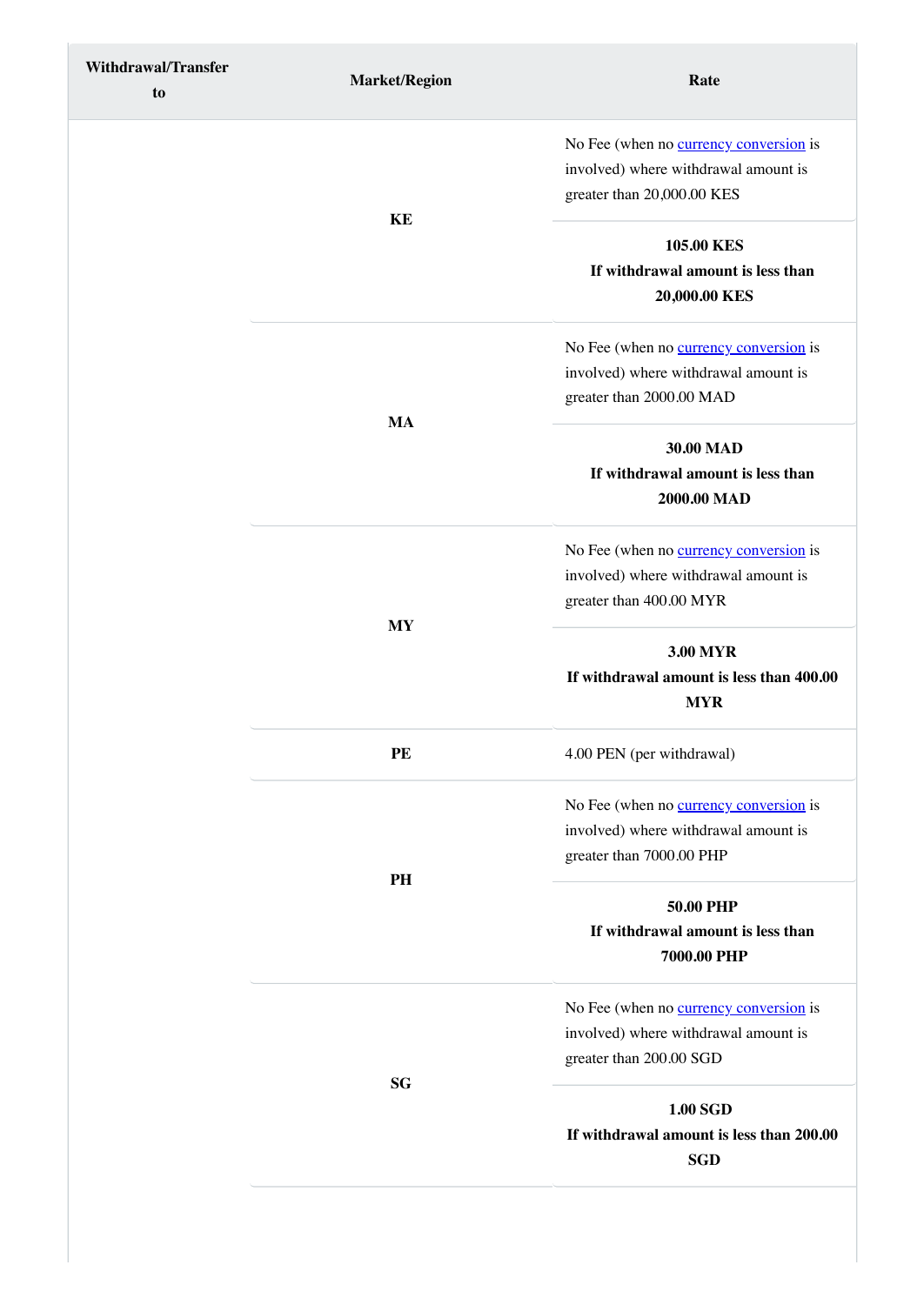| <b>Withdrawal/Transfer</b><br>to                                     | <b>Market/Region</b>                                                                                                                                                 | Rate                                                                                                                                               |
|----------------------------------------------------------------------|----------------------------------------------------------------------------------------------------------------------------------------------------------------------|----------------------------------------------------------------------------------------------------------------------------------------------------|
|                                                                      | All other markets (where available)                                                                                                                                  | No Fee (when no <b>currency conversion</b> is<br>involved)                                                                                         |
|                                                                      | AE, ID, KE, NZ, PH, & SG                                                                                                                                             | 3.00%                                                                                                                                              |
|                                                                      | AR & CO                                                                                                                                                              | 3.50%                                                                                                                                              |
| <b>US Bank account</b>                                               | <b>CL, CR, DO, &amp; PE</b>                                                                                                                                          | 0.50%                                                                                                                                              |
|                                                                      | All other markets                                                                                                                                                    | No Fee (when no currency conversion is<br>involved)                                                                                                |
| <b>Cards</b>                                                         | HR, KU, PH, QA, RS, & SG                                                                                                                                             | 1% of amount transferred<br>Minimum and maximum fees apply<br>$\bullet$<br>based on the card withdrawal<br>currency, in the table below            |
|                                                                      | AL, DZ, AG, BS, BH, BB, BZ, BA, BW,<br>CL, DM, EG, FJ, PF, GE, GD, HN, IS,<br>JO, KZ, LS, MW, MU, MD, MA, MZ,<br>NC, OM, PW, KN, LC, SA, SN, SC, TT,<br>TC, AE, & UY | Fixed Fee for card withdrawal applies per<br>withdrawal<br>• Fees apply based on the card<br>withdrawal currency, in the table<br>below            |
|                                                                      | ID & MY                                                                                                                                                              | Fixed Fee for card withdrawal applies per<br>withdrawal<br>Fees apply based on the card<br>$\bullet$<br>withdrawal currency, in the table<br>below |
| <b>Manual</b><br><b>Withdrawals/Transfers</b><br>to Visa Credit Card | AL, AG, BA, BB, BZ, DM, DZ, EG, FJ,<br>PF, GD, KN, LC, LS, MW, NC, PW, SC,<br>TC, & TT                                                                               | 5.00 USD (or equivalent)                                                                                                                           |

## <span id="page-13-0"></span>**HR, KW, PH, QA, RS & SG - Minimum and maximum fees**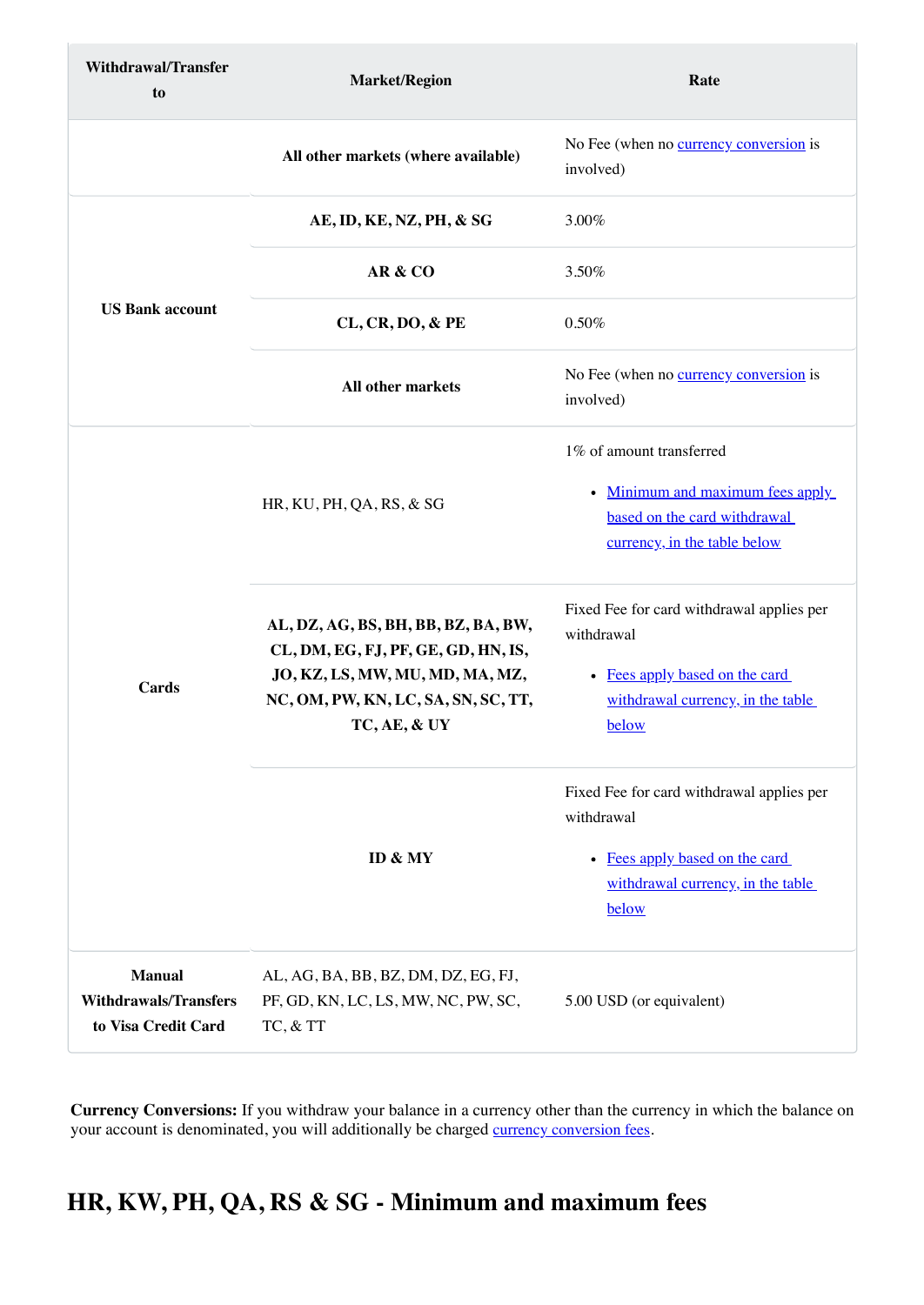| <b>Currency</b>         | <b>Minimum Fee</b> | <b>Maximum Fee</b> |
|-------------------------|--------------------|--------------------|
| Armenian dram           | 135.00 AMD         | 5250.00 AMD        |
| Australian dollar       | 0.25 AUD           | 10.00 AUD          |
| Azerbaijan manat        | 0.45 AZN           | 17.50 AZN          |
| <b>Bahraini dinar</b>   | 0.10 BHD           | 4.00 BHD           |
| <b>Belizean dollar</b>  | 0.50 BZD           | 20.00 BZD          |
| <b>Bulgarian lev</b>    | 0.50 BGN           | 20.00 BGN          |
| <b>Canadian dollar</b>  | 0.25 CAD           | 10.00 CAD          |
| <b>CFA</b> france       | 135.00 XOF         | 5400.00 XOF        |
| <b>Croatian kuna</b>    | <b>2.00 HRK</b>    | 70.00 HRK          |
| Czech koruna            | 5.70 CZK           | 230.00 CZK         |
| <b>Danish krone</b>     | 1.80 DKK           | 70.00 DKK          |
| <b>Euro</b>             | 0.25 EUR           | 10.00 EUR          |
| <b>Hong Kong dollar</b> | 2.00 HKD           | 80.00 HKD          |
| <b>Hungarian forint</b> | 70.00 HUF          | 2900.00 HUF        |
| Israeli new shekel      | $1.00$ ILS $\,$    | 40.00 ILS          |
| Japanese yen            | 30.00 JPY          | 1100.00 JPY        |
| Jordanian dinar         | $0.20$ JOD $\,$    | 7.25 JOD           |
| Kuwaiti dinar           | 1 KWD              | $\rm No~Max$       |
| Kyrgyzstani som         | 22.50 KGS          | 850.00 KGS         |
| Malaysian ringgit       | 1.00 MYR           | 40.00 MYR          |
| <b>Mexican peso</b>     | 5.00 MXN           | 200.00 MXN         |
|                         |                    |                    |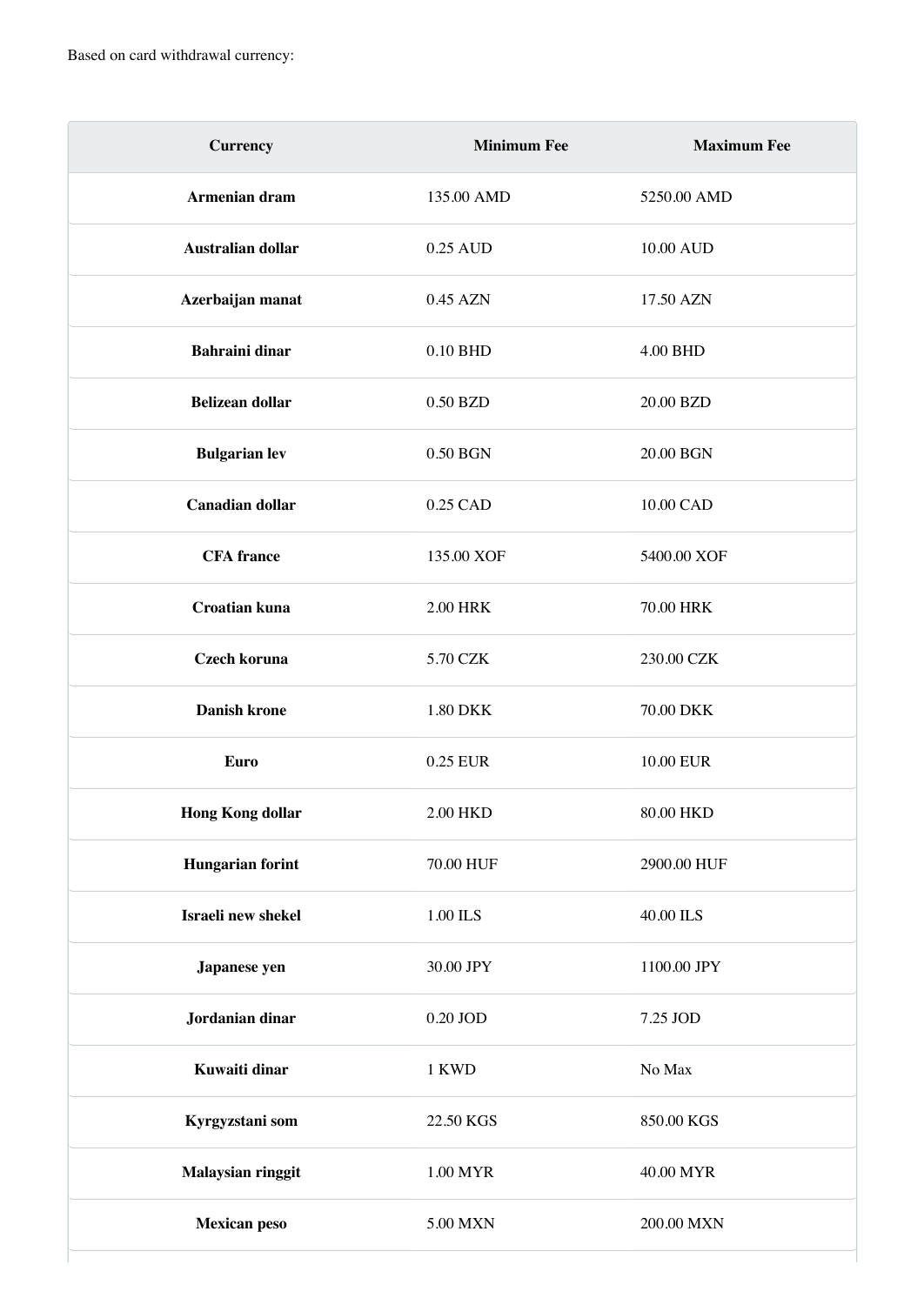| <b>Currency</b>                    | <b>Minimum Fee</b> | <b>Maximum Fee</b> |
|------------------------------------|--------------------|--------------------|
| <b>Mozambican metical</b>          | 20.00 MZN          | 750.00 MZN         |
| <b>New Zealand dollar</b>          | 0.40 NZD           | 15.00 NZD          |
| Norwegian krone                    | <b>1.00 NOK</b>    | 40.00 NOK          |
| Omani rial                         | 0.10 OMR           | 4.00 OMR           |
| Philippine peso                    | 10.00 PHP          | 500.00 PHP         |
| Polish zloty                       | 1.00 PLN           | 40.00 PLN          |
| Qatari rial                        | 1.00 QAR           | 40.00 QAR          |
| Romania new lei                    | <b>1.00 RON</b>    | 40.00 RON          |
| <b>Russian ruble</b>               | 20.00 RUB          | 700.00 RUB         |
| <b>Rwandan franc</b>               | 250.00 RWF         | 10,000.00 RWF      |
| Serbian dinar                      | 25.00 RSD          | 1000.00 RSD        |
| Singapore dollar                   | 0.50 SGD           | 15.00 SGD          |
| <b>South African rand</b>          | 3.60 ZAR           | 145.00 ZAR         |
| Sri Lanka rupee                    | 50.00 LKR          | 1800.00 LKR        |
| <b>Swedish krona</b>               | 2.50 SEK           | 100.00 SEK         |
| <b>Swiss franc</b>                 | 0.25 CHF           | 10.00 CHF          |
| Thai baht                          | 8.00 THB           | 320.00 THB         |
| <b>Tunisian dinar</b>              | 0.75 TND           | 27.50 TND          |
| <b>Turkish lira</b>                | 1.50 TRY           | 60.00 TRY          |
| <b>Ugandan shilling</b>            | 930.00 UGX         | 37,500.00 UGX      |
| <b>United Arab Emirates dirham</b> | 0.90 AED           | 36.70 AED          |
| <b>UK</b> pounds sterling          | 0.20 GBP           | 8.00 GBP           |
|                                    |                    |                    |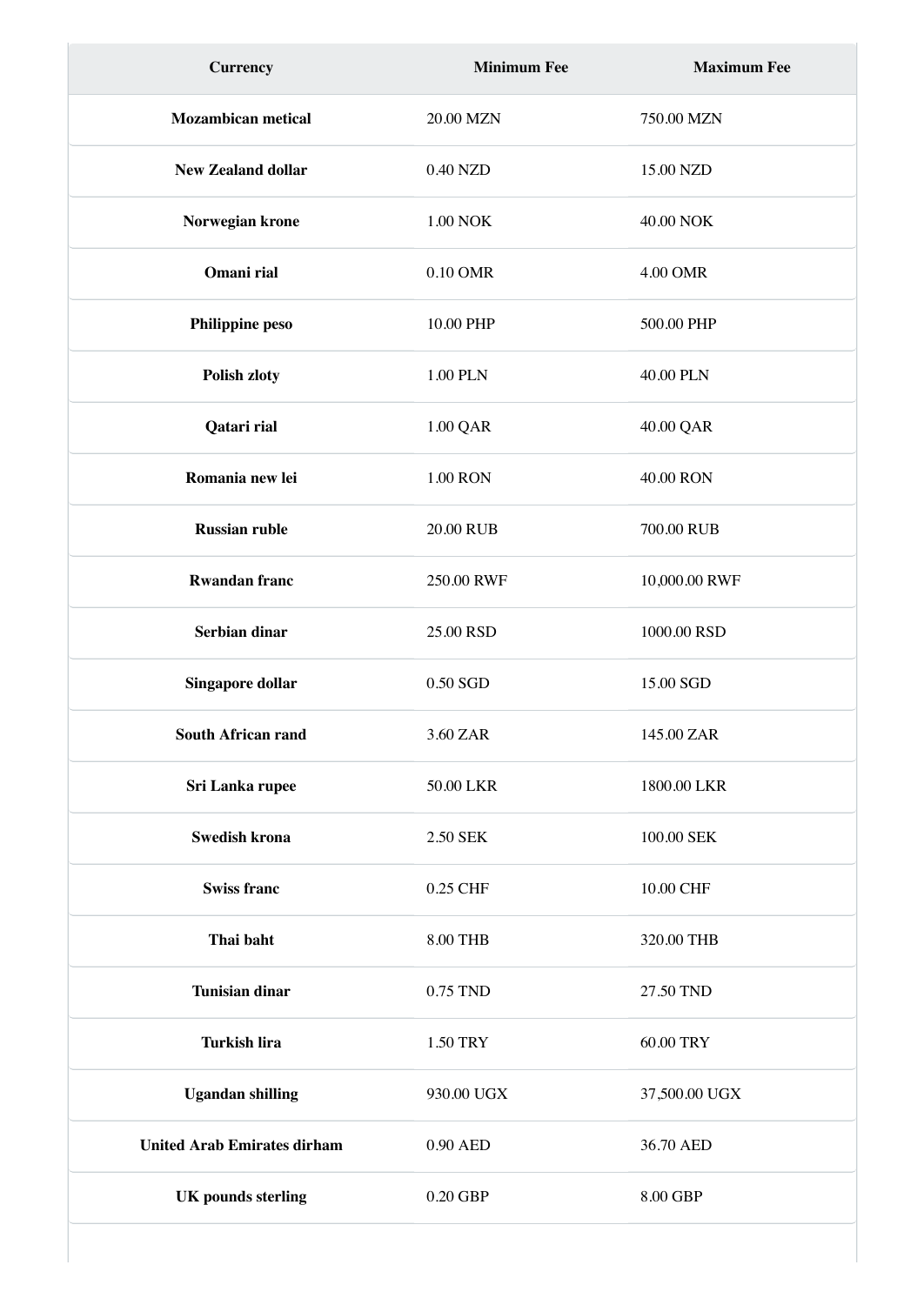| <b>Currency</b>             | <b>Minimum Fee</b> | <b>Maximum Fee</b> |
|-----------------------------|--------------------|--------------------|
| <b>US</b> dollar            | 0.25 USD           | 10.00 USD          |
| Venezuelan bolivar          | 2,000,000.00 VES   | 60,000,000.00 VES  |
| Zambian kwacha              | 5.50 ZMW           | 215.00 ZMW         |
| <b>ALL Other Currencies</b> | No Min             | No Max             |

### <span id="page-16-0"></span>**AL, DZ, AG, BS, BH, BB, BZ, BA, BW, CL, DM, EG, FJ, PF, GE, GD, HN, IS, JO, KZ, LS, MW, MU, MD, MA, MZ, NC, OM, PW, KN, LC, SA, SN, SC, TT, TC, AE, & UY - Fixed fee for card withdrawal**

Based on withdrawal currency:

| <b>Currency</b>          | Fee             |
|--------------------------|-----------------|
| Albania lek              | 552.00 ALL      |
| <b>Algerian dinar</b>    | 600.00 DZD      |
| Angola kwanza            | 2466.00 AOA     |
| Argentine peso           | 15.00 ARS       |
| Armenian dram            | 2625.00 AMD     |
| <b>Aruban florin</b>     | 9.00 AWG        |
| <b>Australian dollar</b> | <b>7.00 AUD</b> |
| Azerbaijan manat         | 8.50 AZN        |
| <b>Bahamian dollar</b>   | 5.00 BSD        |
| <b>Bahraini dinar</b>    | 2.00 BHD        |
| <b>Balboa</b>            | 5.00 PAB        |
|                          |                 |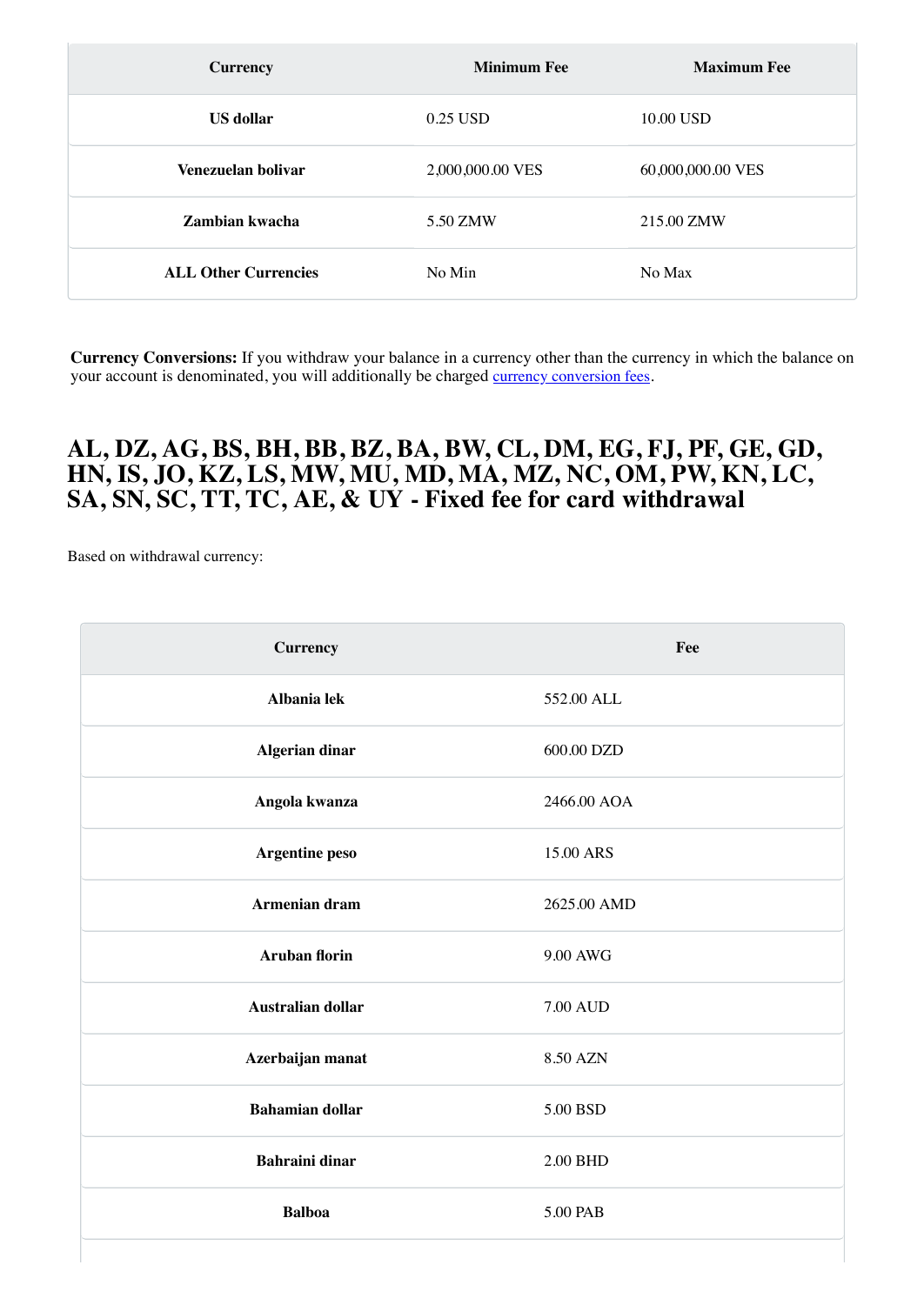| <b>Currency</b>             | Fee             |
|-----------------------------|-----------------|
| <b>Barbados</b> dollar      | 10.00 BBD       |
| <b>Belizean dollar</b>      | 10.00 BZD       |
| <b>Bermudian dollar</b>     | 5.00 BMD        |
| <b>Bhutan ngultrum</b>      | 355.00 BTN      |
| <b>Boliviano</b>            | 35.00 BOB       |
| Botswana pula               | 54.00 BWP       |
| <b>Brazilian real</b>       | 10.00 BRL       |
| <b>Brunei dollar</b>        | 7.00 BND        |
| <b>Bulgarian lev</b>        | 7.00 BGN        |
| <b>Burundi franc</b>        | 9449.00 BIF     |
| Cabo Verde escudo           | 497.00 CVE      |
| <b>Canadian dollar</b>      | <b>6.00 CAD</b> |
| <b>Cayman Island dollar</b> | 4.00 KYD        |
| <b>CFA franc BEAC</b>       | 2956.00 XAF     |
| <b>CFA</b> france           | 2700.00 XOF     |
| <b>Chilean</b> peso         | 2400.00 CLP     |
| <b>Comoro</b> franc         | 2218.00 KMF     |
| Cordoba oro                 | 171.00 NIO      |
| <b>Columbian peso</b>       | 16658.00 COP    |
| <b>Congolese franc</b>      | 8452.00 CDF     |
| <b>Convertible mark</b>     | 9.00 BAM        |
| <b>Costa Rican colon</b>    | 2816.00 CRC     |
|                             |                 |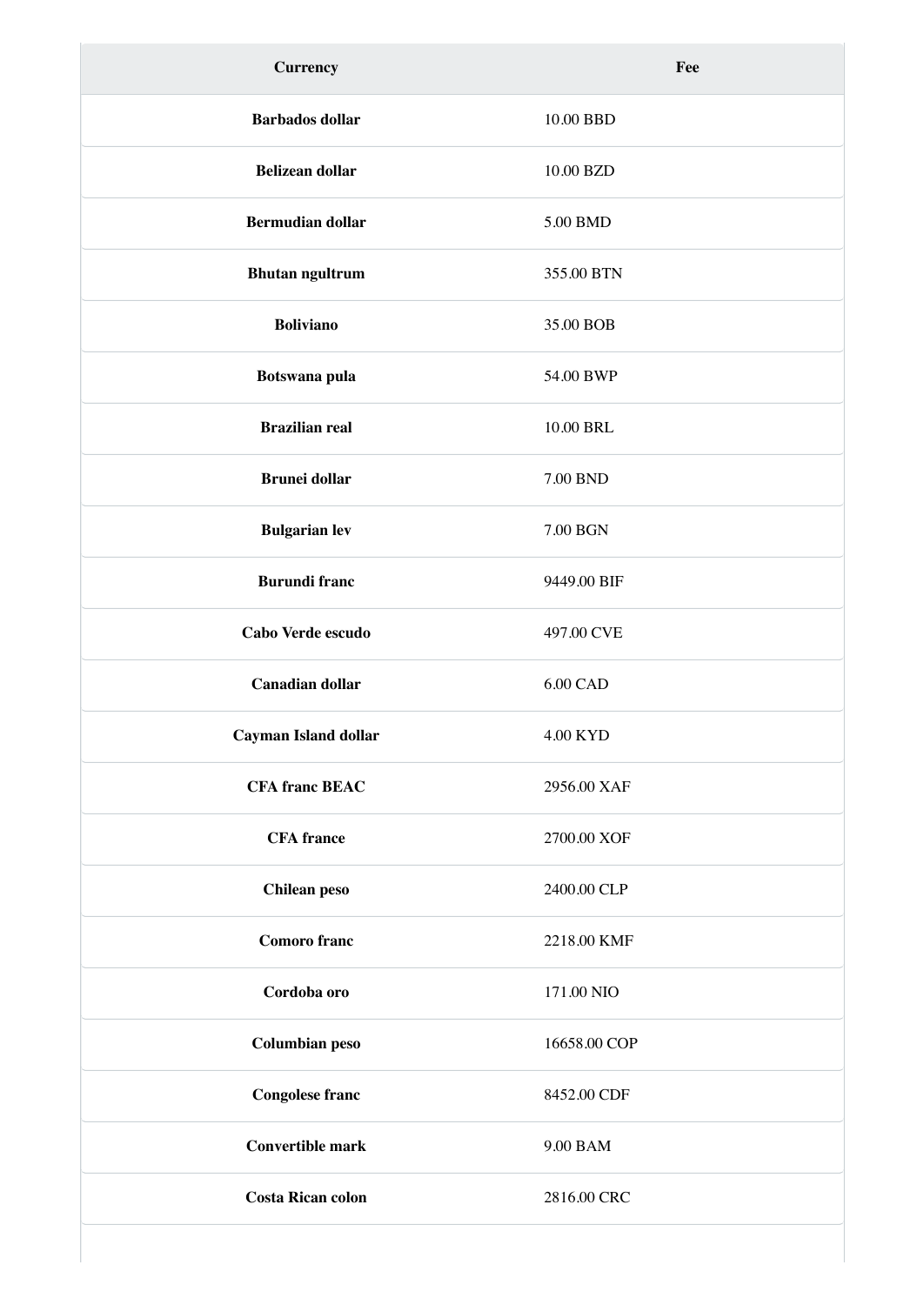| <b>Currency</b>      | Fee      |
|----------------------|----------|
| <b>Cypriot pound</b> | 2.40 CYP |

| <b>Currency</b>               | Fee             |
|-------------------------------|-----------------|
| Czech koruna                  | 110.00 CZK      |
| <b>Dalasi</b>                 | 256.00 GMD      |
| <b>Danish krone</b>           | 30.00 DKK       |
| <b>Denar</b>                  | 278.00 MKD      |
| Djibouti franc                | 889.00 DJF      |
| Dominican peso                | 267.00 DOP      |
| <b>Dong</b>                   | 115874.00 VND   |
| <b>East Caribbean dollar</b>  | 14.00 XCD       |
| <b>Egyptian pound</b>         | 79.00 EGP       |
| <b>Estonian kroon</b>         | 60.00 EEK       |
| Ethiopian birr                | 160.00 ETB      |
| Euro                          | <b>4.00 EUR</b> |
| <b>Falkland Islands pound</b> | 4.00 FKP        |
| Fiji dollar                   | 11.00 FJD       |
| Gibraltar pound               | 4.00 GIP        |
| Guarani                       | 32625.00 PYG    |
| <b>Guinea franc</b>           | 47695.00 GNF    |
| Guyana dollar                 | 1043.00 GYD     |
| <b>Hong Kong dollar</b>       | 40.00 HKD       |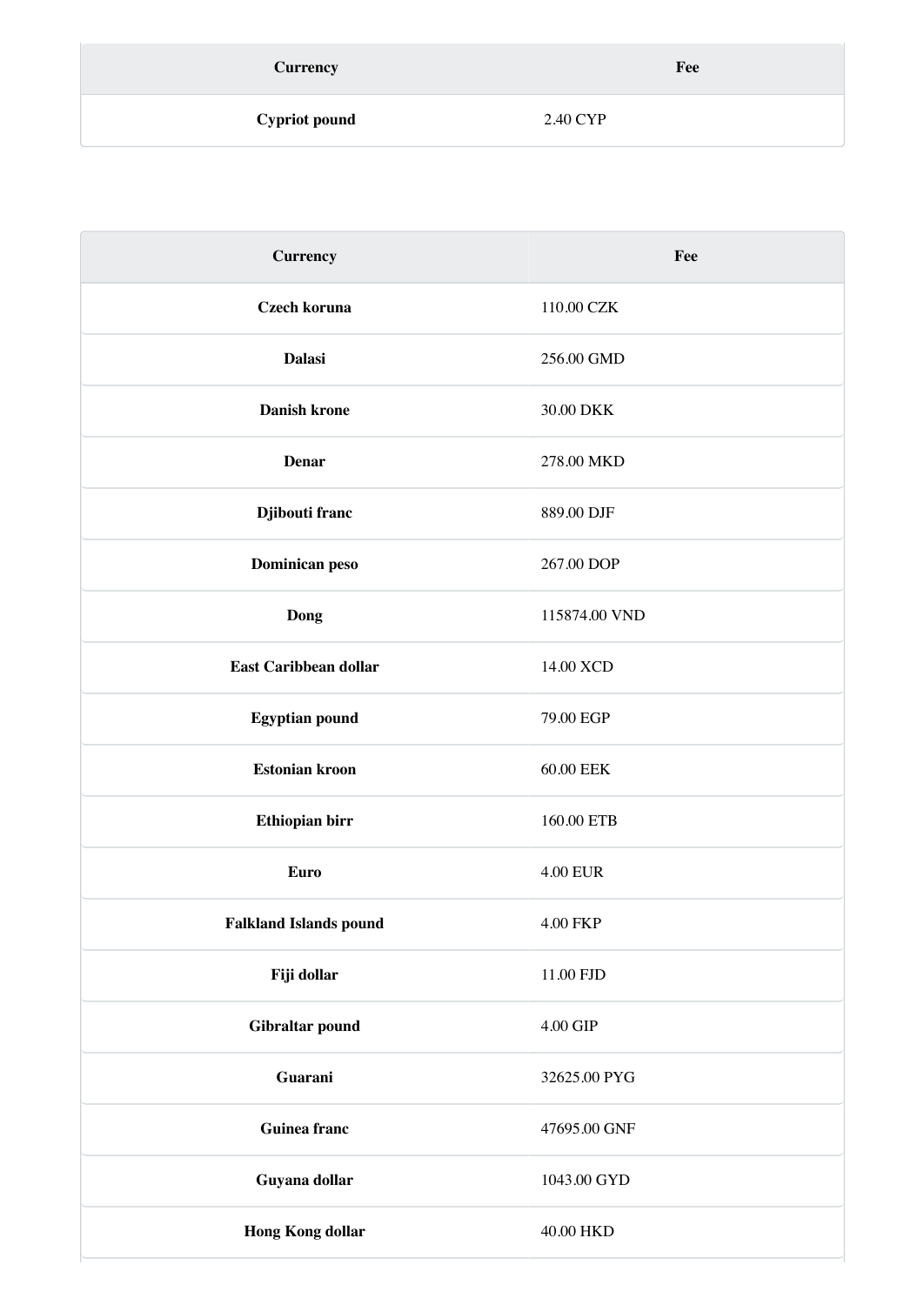| <b>Currency</b>         | Fee          |
|-------------------------|--------------|
| Hryvnia                 | 122.00 UAH   |
| <b>Hungarian forint</b> | 1000.00 HUF  |
| <b>Iceland krona</b>    | 340.00 ISK   |
| <b>Indian rupee</b>     | 200.00 INR   |
| Israeli new shekel      | 22.00 ILS    |
| Japanese yen            | 610.00 JPY   |
| Jamaican dollar         | 670.00 JMD   |
| Jordanian dinar         | 3.60 JOD     |
| <b>Kenyan shilling</b>  | 504.00 KES   |
| Kina                    | 17.00 PGK    |
| <b>Kip</b>              | 44392.00 LAK |
| Kuna                    | 30.00 HRK    |
| Kuwaiti dinar           | 5.00 KWD     |
| Kwacha                  | 3684.00 MWK  |
| Kyrgyzstani som         | 425.00 KGS   |

| <b>Currency</b>    | Fee          |
|--------------------|--------------|
| Lari               | 14.00 GEL    |
| <b>Latvian</b> lat | 3.00 LVL     |
| Leone              | 49324.00 SLL |
| Lempira            | 123.00 HNL   |
| Lilangeni          | 72.00 SZL    |
|                    |              |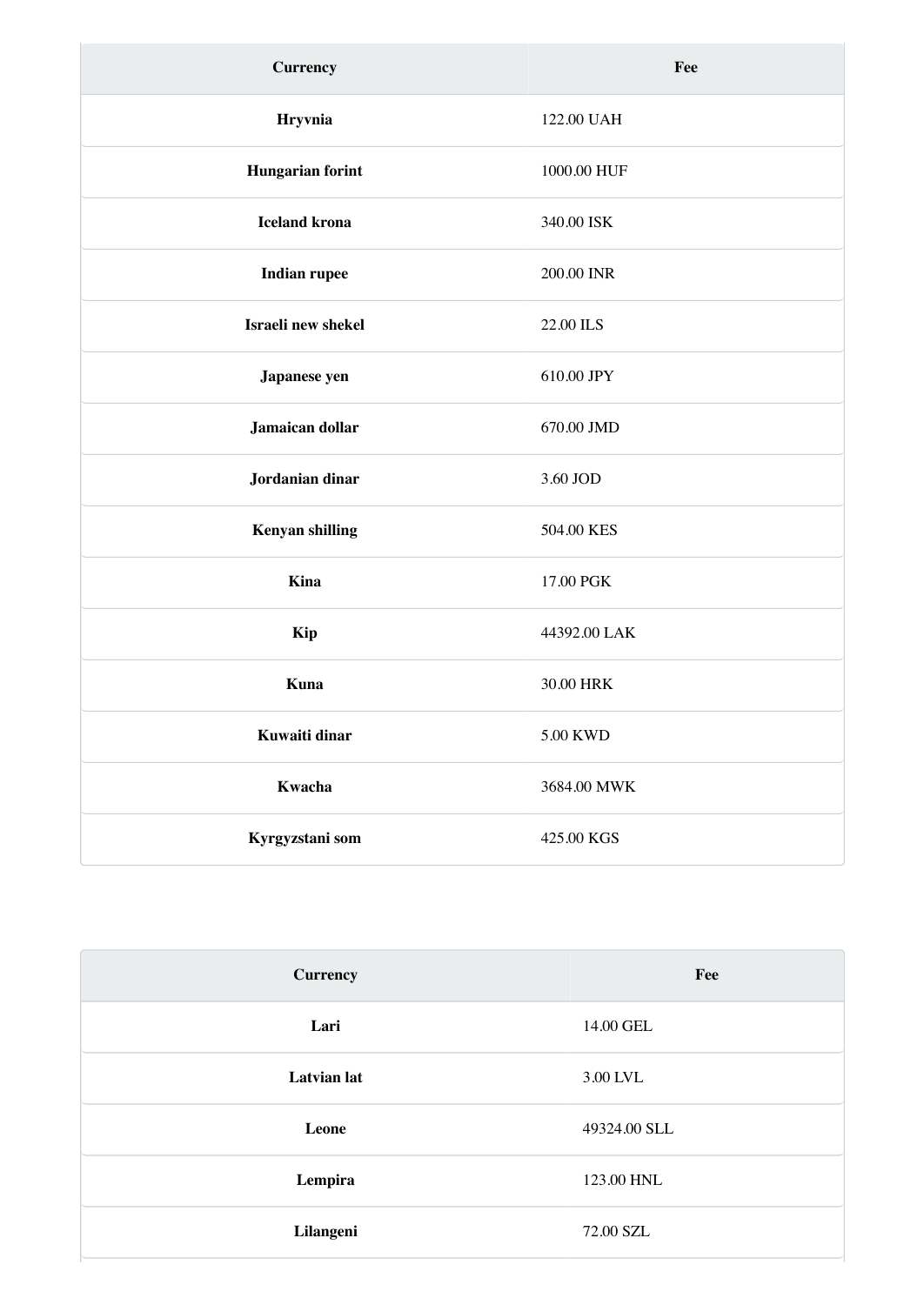| <b>Currency</b>               | Fee             |
|-------------------------------|-----------------|
| <b>Lithuanian litas</b>       | 14.00 LTL       |
| Malaysian ringgit             | 20.00 MYR       |
| <b>Malagasy Ariary</b>        | 18259.00 MGA    |
| <b>Maltese lira</b>           | 1.80 MTL        |
| Mauritanian ouguiya           | 1874.00 MRO     |
| <b>Mauritius rupee</b>        | 183.00 MUR      |
| <b>Mexican peso</b>           | 60.00 MXN       |
| Moldovan leu                  | 88.00 MDL       |
| Moroccan dirham               | 48.00 MAD       |
| <b>Mozambican metical</b>     | 375.00 MZN      |
| <b>Naira</b>                  | 1812.00 NGN     |
| Namibia dollar                | 72.00 NAD       |
| Nepalese rupee                | 571.00 NPR      |
| Netherlands Antillean guilder | <b>8.00 ANG</b> |
| <b>New Taiwan dollar</b>      | 175.00 TWD      |
| <b>New Zealand dollar</b>     | 8.00 NZD        |
| Norwegian krone               | 32.00 NOK       |
| <b>Nuevo Sol</b>              | 17.00 PEN       |
| Omani rial                    | 2.00 OMR        |
| Pa'anga                       | 11.00 TOP       |
| Philippine peso               | 250.00 PHP      |
| Polish zloty                  | 16.00 PLN       |
|                               |                 |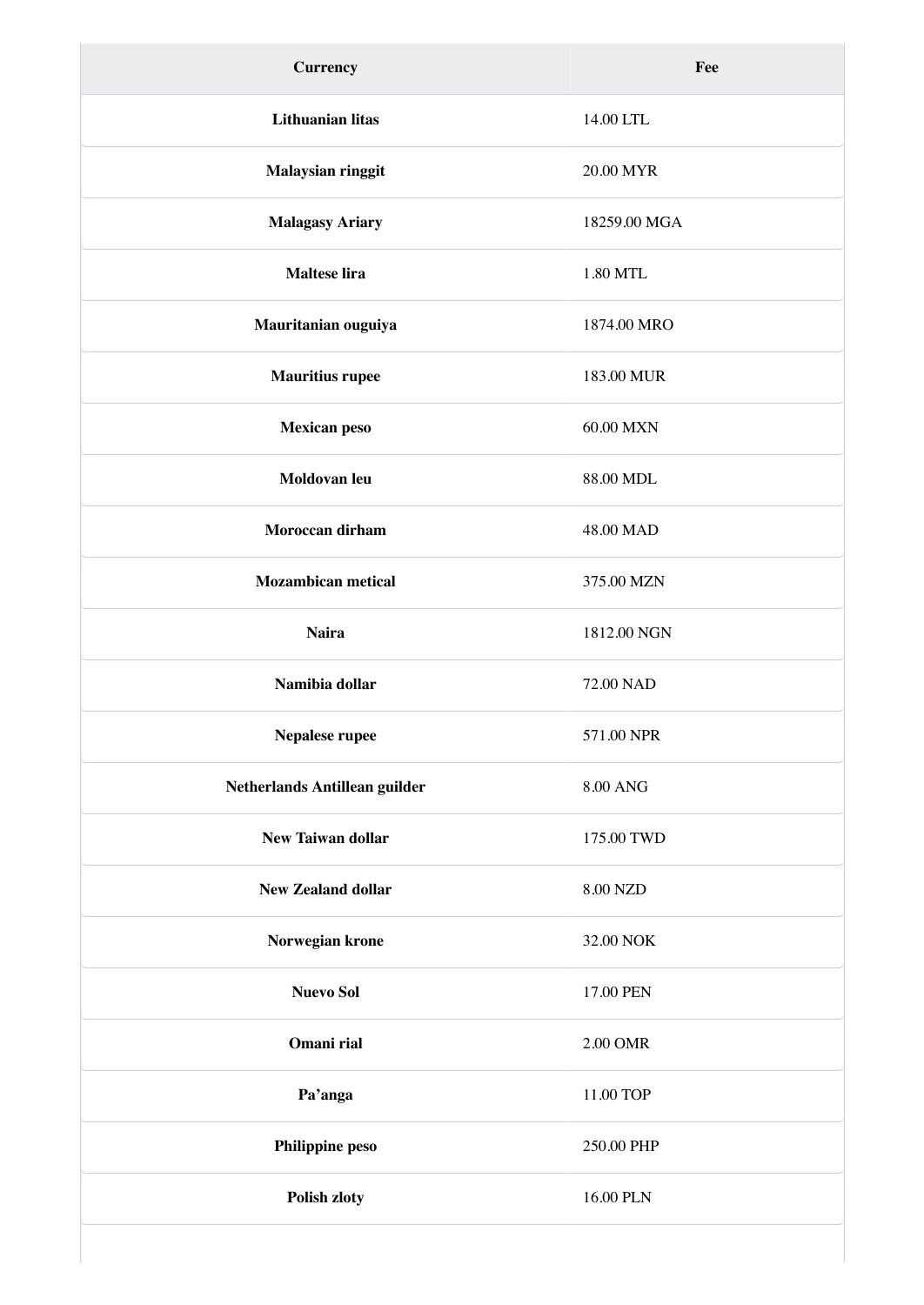| <b>Currency</b> | Fee          |
|-----------------|--------------|
| Qatari rial     | 18.00 QAR    |
| Quetzal         | 38.00 GTQ    |
| Rand            | 40.00 ZAR    |
| <b>Riel</b>     | 20600.00 KHR |
| Romanian leu    | 12.00 RON    |
| Rufiyaa         | 77.00 MVR    |
| Rupiah          | 46000.00 IDR |

| <b>Currency</b>        | Fee         |
|------------------------|-------------|
| <b>Russian ruble</b>   | 150.00 RUB  |
| <b>Rwandan franc</b>   | 5000.00 RWF |
| Saint Helena pound     | 4.00 SHP    |
| Saudi riyal            | 19.00 SAR   |
| Serbian dinar          | 530.00 RSD  |
| Seychelles rupee       | 68.00 SCR   |
| Singapore dollar       | 8.00 SGD    |
| Slovak koruna          | 140.00 SKK  |
| Solomon Islands dollar | 41.00 SBD   |
| Somali shilling        | 2898.00 SOS |
| Somoni                 | 52.00 TJS   |
| Sri Lanka rupee        | 907.00 LKR  |
| <b>Surinam dollar</b>  | 37.00 SRD   |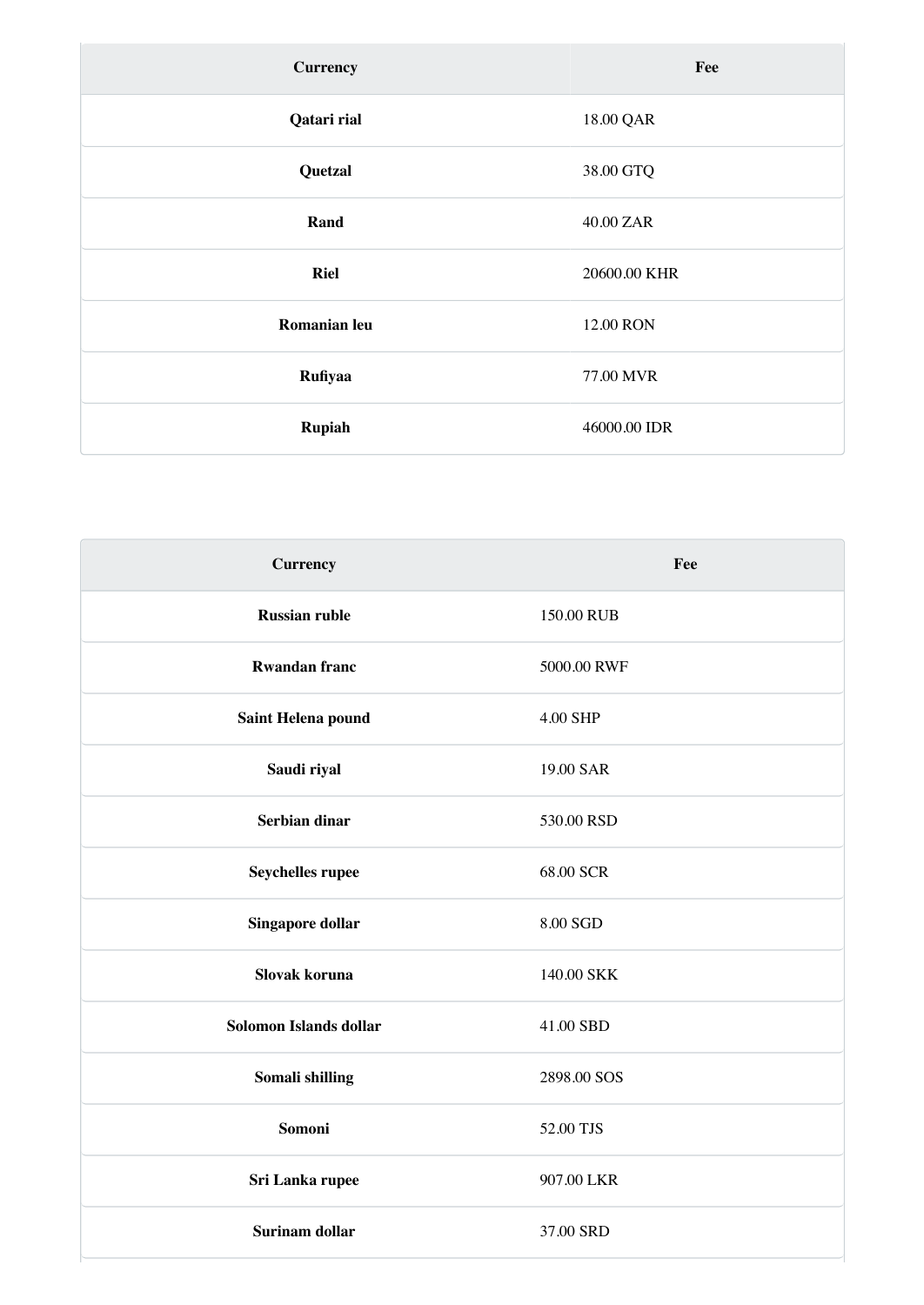| <b>Currency</b>                   | Fee               |
|-----------------------------------|-------------------|
| Swedish krona                     | 35.00 SEK         |
| <b>Swiss franc</b>                | 6.50 CHF          |
| <b>Tala</b>                       | 13.00 WST         |
| <b>Tanzanian shilling</b>         | 11520.00 TZS      |
| <b>Tenge</b>                      | 1887.00 KZT       |
| Thai baht                         | 200.00 THB        |
| <b>Trinidad and Tobago dollar</b> | 34.00 TTD         |
| <b>Tugrik</b>                     | 13735.00 MNT      |
| <b>Tunisian dinar</b>             | 13.00 TND         |
| <b>Turkish lira</b>               | 7.60 TRY          |
| <b>Uganda shilling</b>            | 18388.00 UGX      |
| <b>UAE</b> dirham                 | 20.00 AED         |
| <b>UK</b> pounds sterling         | 3.00 GBP          |
| <b>US</b> dollar                  | 5.00 USD          |
| <b>Uruguay</b> peso               | 100.00 UYI/UYU    |
| <b>Vatu</b>                       | 582.00 VUV        |
| Venezuelan bolivar                | 30,000,000.00 VES |
| <b>Won</b>                        | 5830.00 KRW       |
| Yemeni rial                       | 1252.00 YER       |
| Yuan renminbi                     | 35.00 CNY         |
| Zambian kwacha                    | 107.50 ZMW        |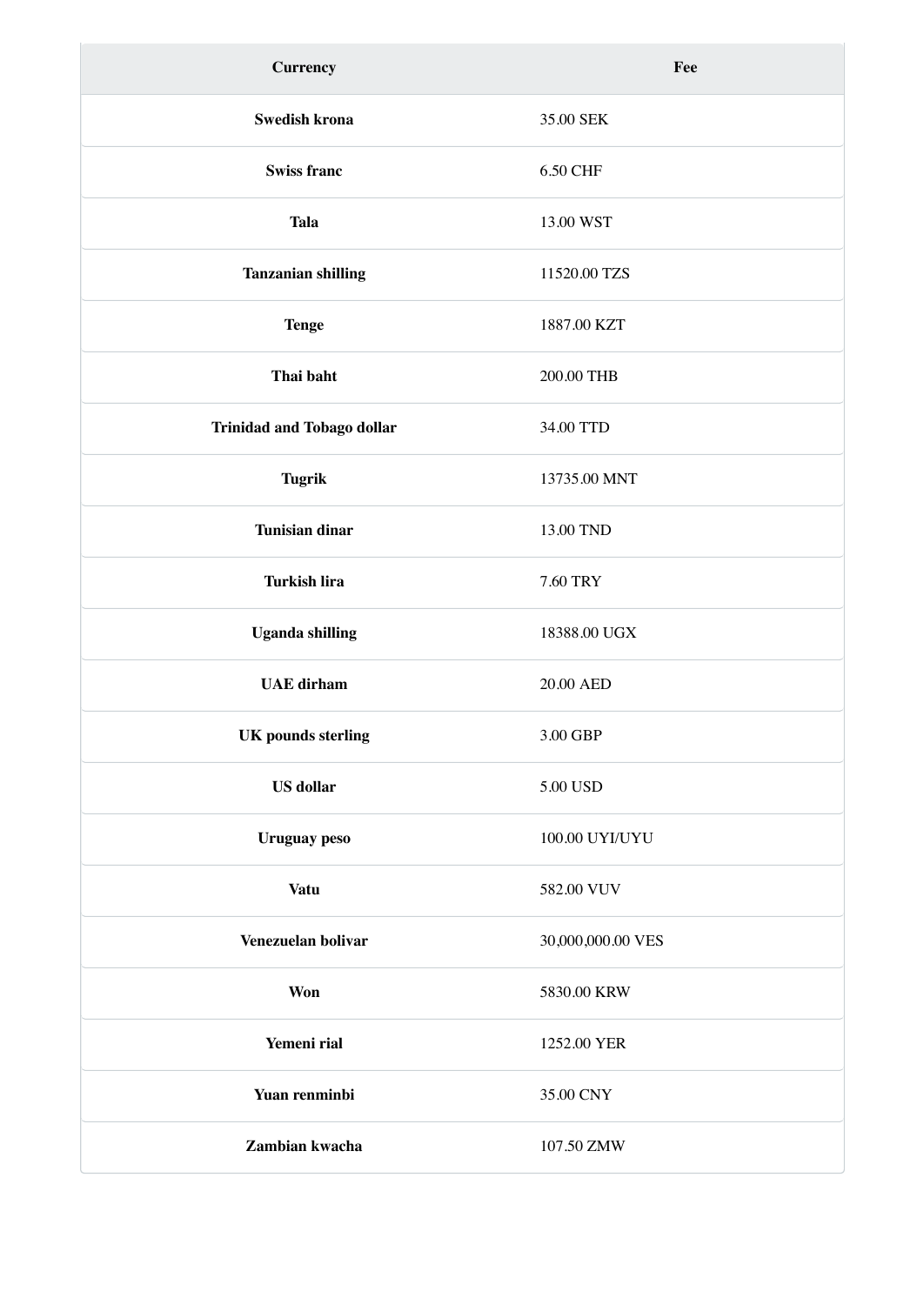### <span id="page-23-0"></span>**ID & MY - Fixed fee for card withdrawal**

Based on withdrawal currency:

| <b>Currency</b>         | Fee             |
|-------------------------|-----------------|
| Albania lek             | 552.00 ALL      |
| <b>Algerian dinar</b>   | 600.00 DZD      |
| Angola kwanza           | 2466.00 AOA     |
| Argentine peso          | 15.00 ARS       |
| Armenian dram           | 2625.00 AMD     |
| <b>Aruban florin</b>    | 9.00 AWG        |
| Australian dollar       | <b>7.00 AUD</b> |
| Azerbaijan manat        | 8.50 AZN        |
| <b>Bahamian dollar</b>  | 5.00 BSD        |
| <b>Bahraini dinar</b>   | 2.00 BHD        |
| <b>Balboa</b>           | 5.00 PAB        |
| <b>Barbados</b> dollar  | 10.00 BBD       |
| Belizean dollar         | 10.00 BZD       |
| <b>Bermudian dollar</b> | 5.00 BMD        |
| <b>Bhutan ngultrum</b>  | 355.00 BTN      |
| <b>Boliviano</b>        | 35.00 BOB       |
| Botswana pula           | 54.00 BWP       |
| <b>Brazilian real</b>   | 10.00 BRL       |
|                         |                 |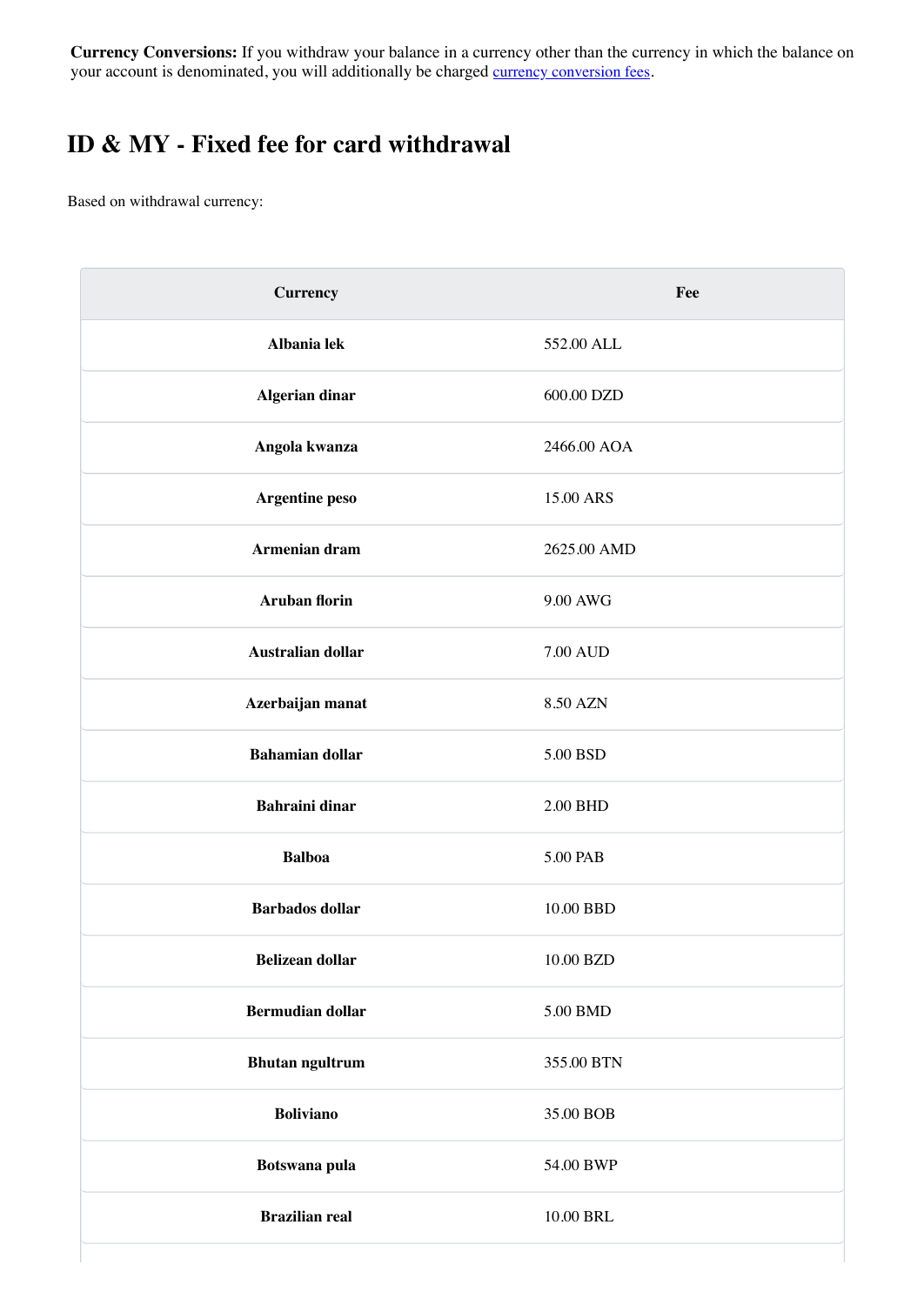| <b>Currency</b>          | Fee             |
|--------------------------|-----------------|
| <b>Brunei dollar</b>     | 7.00 BND        |
| <b>Bulgarian lev</b>     | 7.00 BGN        |
| <b>Burundi franc</b>     | 9449.00 BIF     |
| Cabo Verde escudo        | 497.00 CVE      |
| <b>Canadian dollar</b>   | 6.00 CAD        |
| Cayman Island dollar     | <b>4.00 KYD</b> |
| <b>CFA franc BEAC</b>    | 2956.00 XAF     |
| <b>CFA</b> france        | 2700.00 XOF     |
| <b>Chilean</b> peso      | 2400.00 CLP     |
| <b>Comoro</b> franc      | 2218.00 KMF     |
| Cordoba oro              | 171.00 NIO      |
| <b>Columbian peso</b>    | 16658.00 COP    |
| <b>Congolese franc</b>   | 8452.00 CDF     |
| <b>Convertible mark</b>  | 9.00 BAM        |
| <b>Costa Rican colon</b> | 2816.00 CRC     |
| <b>Cypriot</b> pound     | 2.40 CYP        |

| <b>Currency</b> | Fee        |
|-----------------|------------|
| Czech koruna    | 110.00 CZK |
| <b>Dalasi</b>   | 256.00 GMD |
| Danish krone    | 30.00 DKK  |
| Denar           | 278.00 MKD |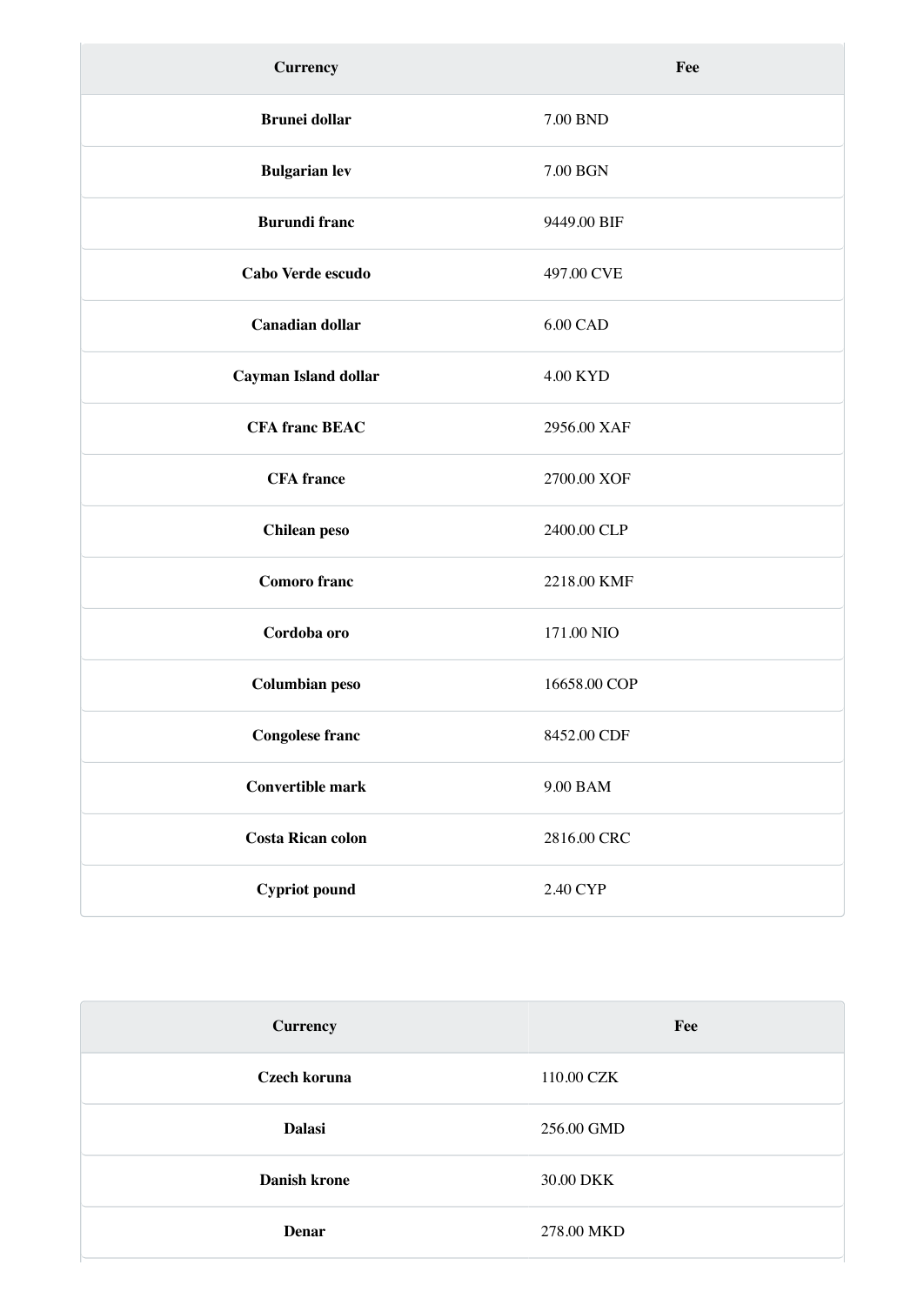| <b>Currency</b>               | Fee             |
|-------------------------------|-----------------|
| Djibouti franc                | 889.00 DJF      |
| Dominican peso                | 267.00 DOP      |
| <b>Dong</b>                   | 115874.00 VND   |
| East Caribbean dollar         | 14.00 XCD       |
| <b>Egyptian pound</b>         | 79.00 EGP       |
| <b>Estonian kroon</b>         | 60.00 EEK       |
| Ethiopian birr                | 160.00 ETB      |
| <b>Euro</b>                   | <b>4.00 EUR</b> |
| <b>Falkland Islands pound</b> | 4.00 FKP        |
| Fiji dollar                   | 11.00 FJD       |
| Gibraltar pound               | 4.00 GIP        |
| Guarani                       | 32625.00 PYG    |
| <b>Guinea franc</b>           | 47695.00 GNF    |
| Guyana dollar                 | 1043.00 GYD     |
| <b>Hong Kong dollar</b>       | 40.00 HKD       |
| Hryvnia                       | 122.00 UAH      |
| <b>Hungarian forint</b>       | 1000.00 HUF     |
| <b>Iceland krona</b>          | 340.00 ISK      |
| <b>Indian rupee</b>           | 200.00 INR      |
| Israeli new shekel            | 22.00 ILS       |
| Japanese yen                  | 610.00 JPY      |
| Jamaican dollar               | 670.00 JMD      |
|                               |                 |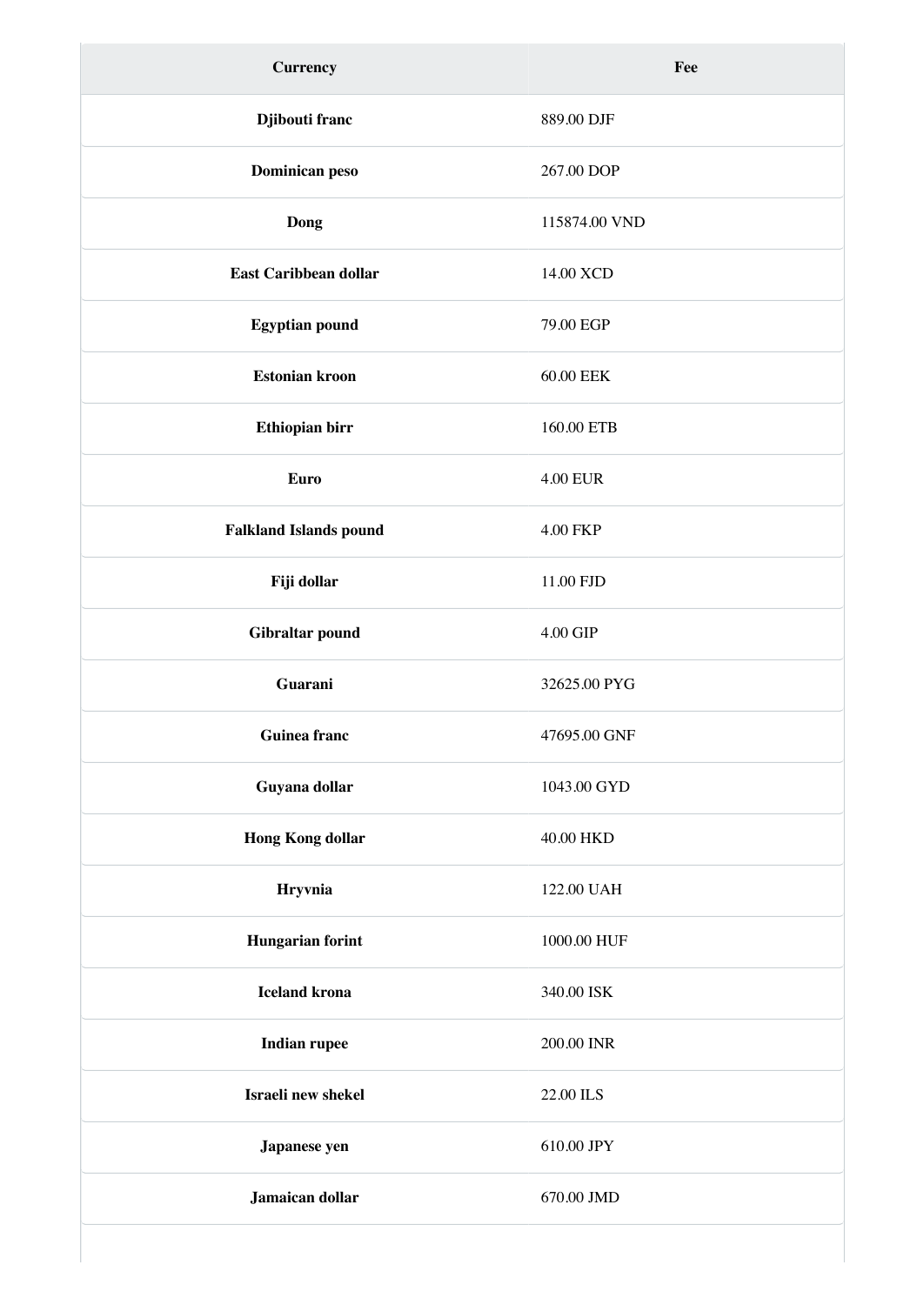| <b>Currency</b>        | Fee          |
|------------------------|--------------|
| Jordanian dinar        | 3.60 JOD     |
| <b>Kenyan shilling</b> | 504.00 KES   |
| Kina                   | 17.00 PGK    |
| Kip                    | 44392.00 LAK |
| Kuna                   | 30.00 HRK    |
| Kuwaiti dinar          | 5.00 KWD     |
| Kwacha                 | 3684.00 MWK  |
| Kyrgyzstani som        | 425.00 KGS   |

 $\sqrt{2}$ 

| <b>Currency</b>         | Fee          |
|-------------------------|--------------|
| Lari                    | 14.00 GEL    |
| <b>Latvian</b> lat      | 3.00 LVL     |
| Leone                   | 49324.00 SLL |
| Lempira                 | 123.00 HNL   |
| Lilangeni               | 72.00 SZL    |
| <b>Lithuanian litas</b> | 14.00 LTL    |
| Malaysian ringgit       | 3.00 MYR     |
| <b>Malagasy Ariary</b>  | 18259.00 MGA |
| Maltese lira            | 1.80 MTL     |
| Mauritanian ouguiya     | 1874.00 MRO  |
| <b>Mauritius rupee</b>  | 183.00 MUR   |
| <b>Mexican peso</b>     | 60.00 MXN    |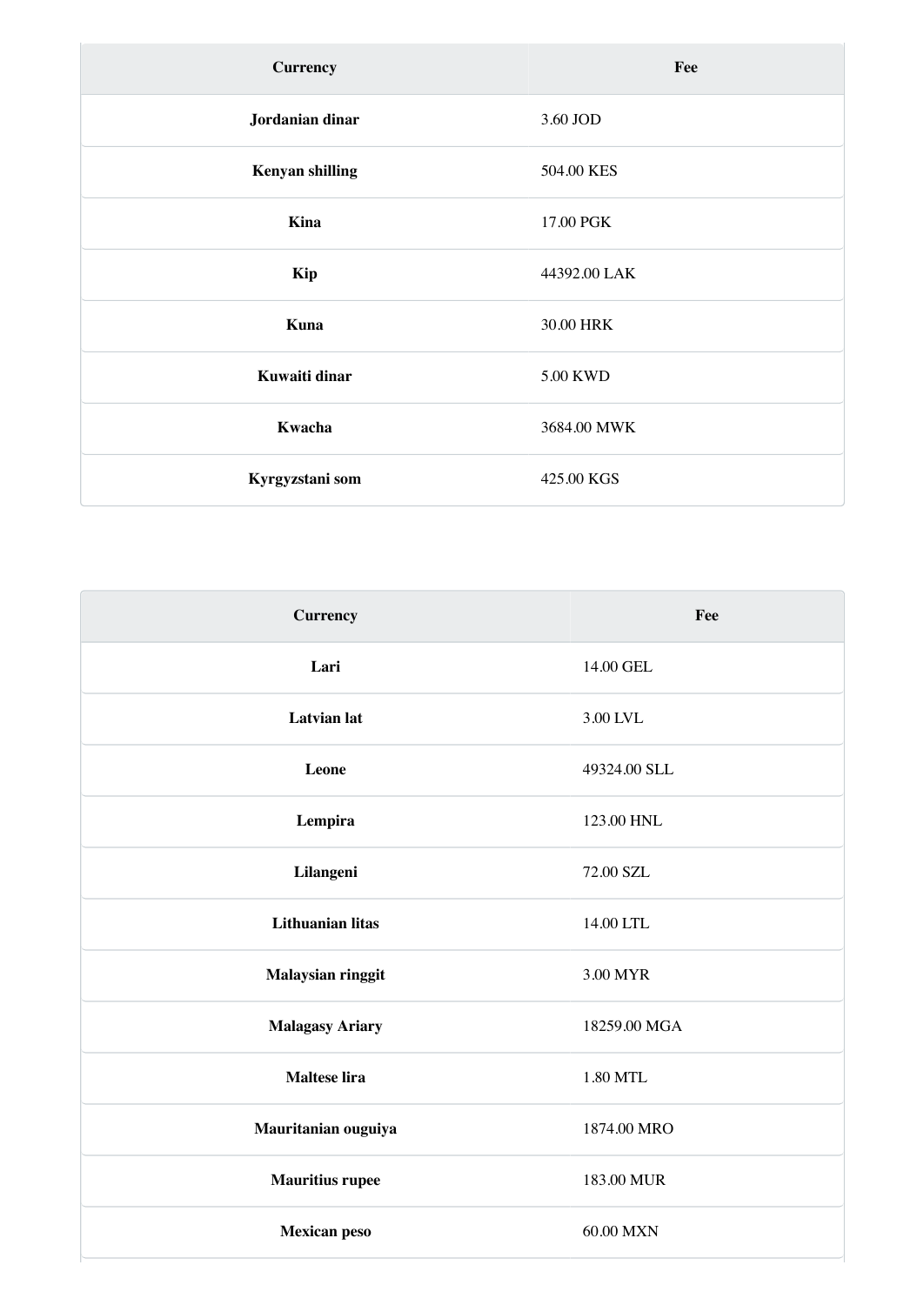| <b>Currency</b>               | Fee             |
|-------------------------------|-----------------|
| Moldovan leu                  | 88.00 MDL       |
| Moroccan dirham               | 48.00 MAD       |
| <b>Mozambican metical</b>     | 375.00 MZN      |
| <b>Naira</b>                  | 1812.00 NGN     |
| Namibia dollar                | 72.00 NAD       |
| Nepalese rupee                | 571.00 NPR      |
| Netherlands Antillean guilder | <b>8.00 ANG</b> |
| <b>New Taiwan dollar</b>      | 175.00 TWD      |
| <b>New Zealand dollar</b>     | 8.00 NZD        |
| Norwegian krone               | 32.00 NOK       |
| <b>Nuevo Sol</b>              | 17.00 PEN       |
| Omani rial                    | 2.00 OMR        |
| Pa'anga                       | 11.00 TOP       |
| Philippine peso               | 50.00 PHP       |
| Polish zloty                  | 16.00 PLN       |
| Qatari rial                   | 18.00 QAR       |
| Quetzal                       | 38.00 GTQ       |
| Rand                          | 40.00 ZAR       |
| <b>Riel</b>                   | 20600.00 KHR    |
| Romanian leu                  | 12.00 RON       |
| Rufiyaa                       | 77.00 MVR       |
| Rupiah                        | 46000.00 IDR    |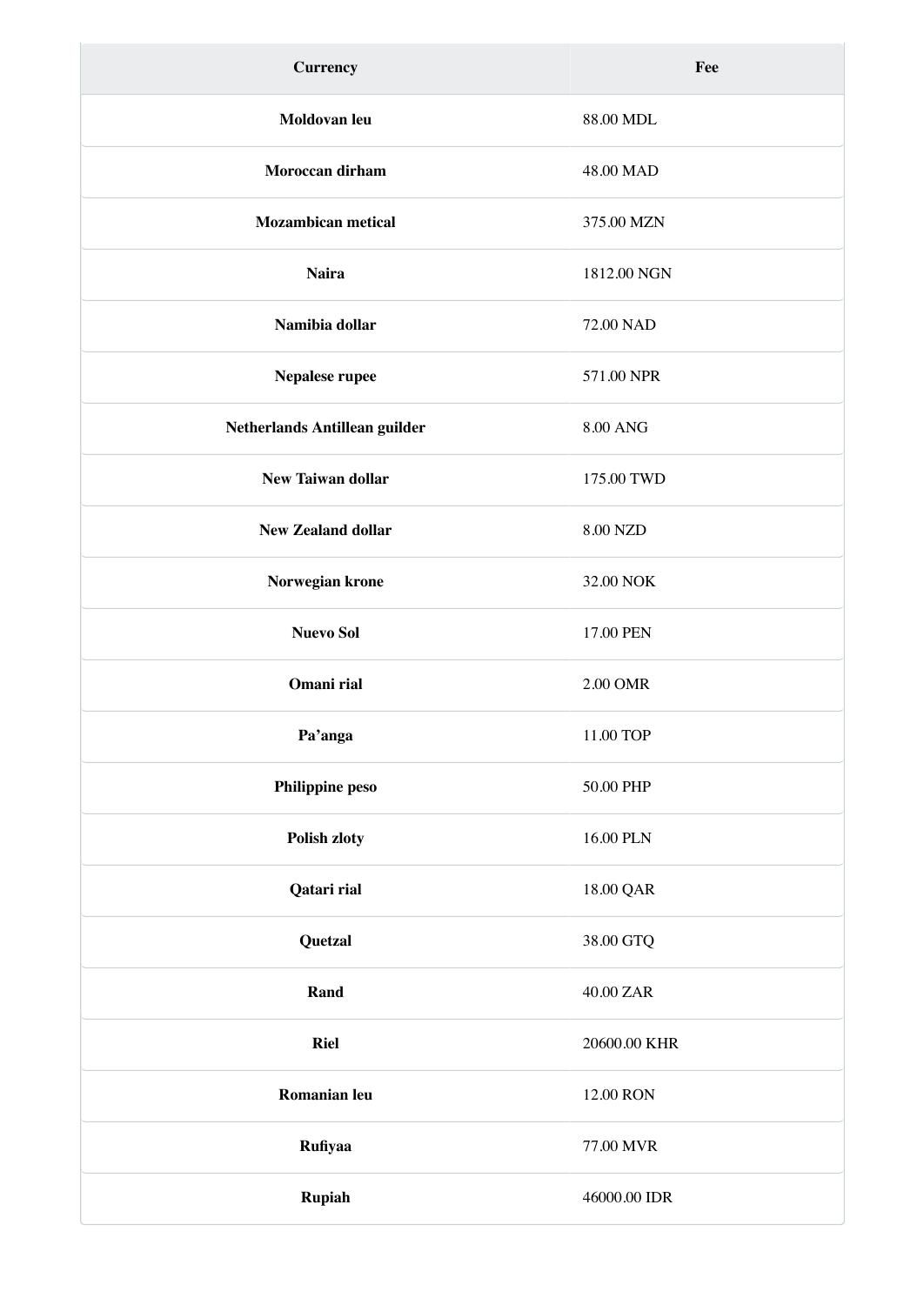| <b>Currency</b>                   | Fee          |
|-----------------------------------|--------------|
| <b>Russian ruble</b>              | 150.00 RUB   |
| <b>Rwandan franc</b>              | 5000.00 RWF  |
| Saint Helena pound                | 4.00 SHP     |
| Saudi riyal                       | 19.00 SAR    |
| Serbian dinar                     | 530.00 RSD   |
| Seychelles rupee                  | 68.00 SCR    |
| <b>Singapore dollar</b>           | 8.00 SGD     |
| Slovak koruna                     | 140.00 SKK   |
| Solomon Islands dollar            | 41.00 SBD    |
| Somali shilling                   | 2898.00 SOS  |
| Somoni                            | 52.00 TJS    |
| Sri Lanka rupee                   | 907.00 LKR   |
| Surinam dollar                    | 37.00 SRD    |
| Swedish krona                     | 35.00 SEK    |
| <b>Swiss franc</b>                | 6.50 CHF     |
| <b>Tala</b>                       | 13.00 WST    |
| <b>Tanzanian shilling</b>         | 11520.00 TZS |
| <b>Tenge</b>                      | 1887.00 KZT  |
| Thai baht                         | 200.00 THB   |
| <b>Trinidad and Tobago dollar</b> | 34.00 TTD    |
| <b>Tugrik</b>                     | 13735.00 MNT |
| <b>Tunisian dinar</b>             | 13.00 TND    |
|                                   |              |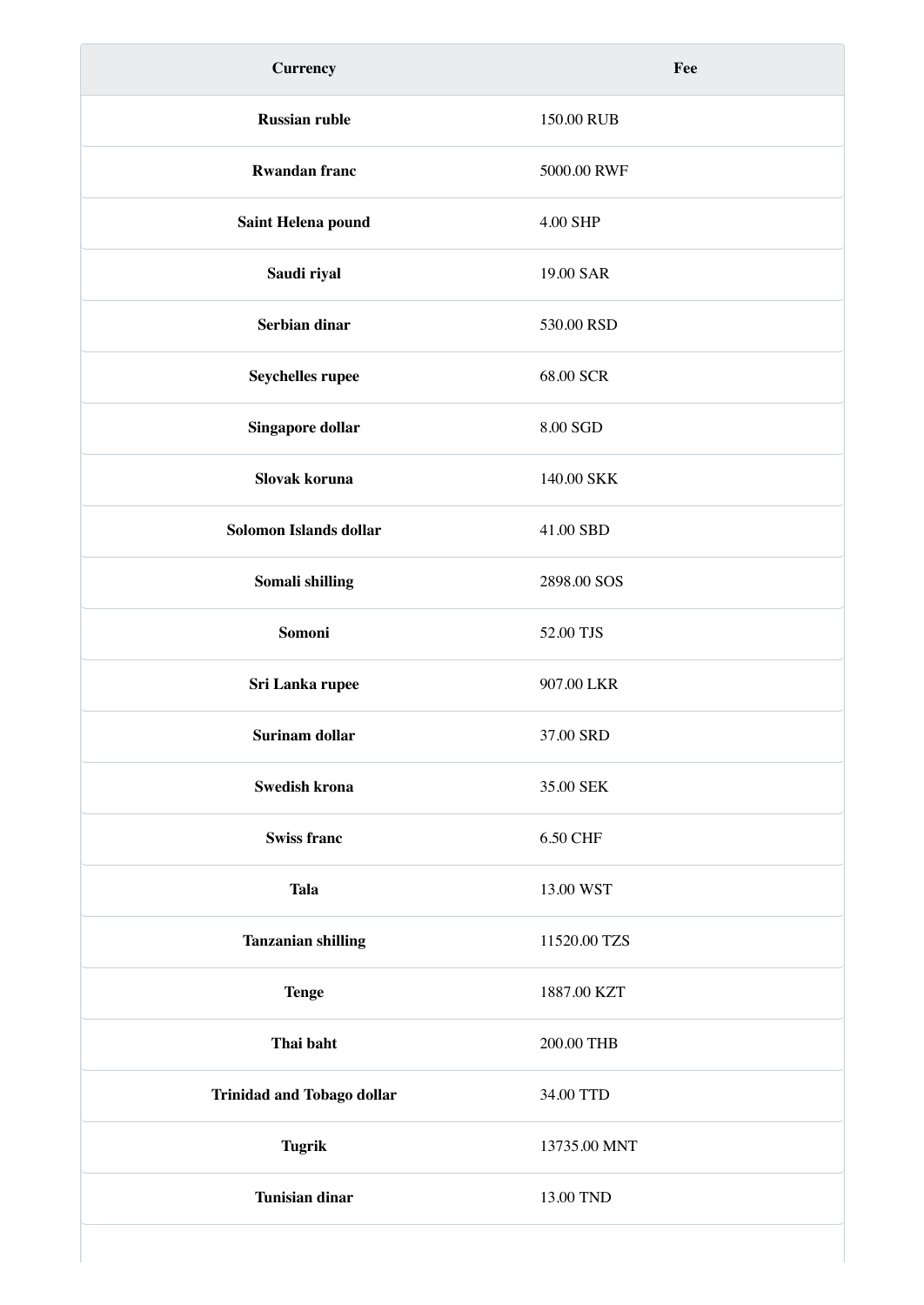| <b>Currency</b>           | Fee               |
|---------------------------|-------------------|
| <b>Turkish lira</b>       | 7.60 TRY          |
| <b>Uganda shilling</b>    | 18388.00 UGX      |
| <b>UAE</b> dirham         | 20.00 AED         |
| <b>UK</b> pounds sterling | 3.00 GBP          |
| <b>US</b> dollar          | 5.00 USD          |
| <b>Uruguay</b> peso       | 100.00 UYI/UYU    |
| <b>Vatu</b>               | 582.00 VUV        |
| Venezuelan bolivar        | 30,000,000.00 VES |
| Won                       | 5830.00 KRW       |
| Yemeni rial               | 1252.00 YER       |
| Yuan renminbi             | 35.00 CNY         |
| Zambian kwacha            | 107.50 ZMW        |

## Other Consumer Fees

Included below are fees associated with events, requests, or actions that may happen when you use your account.

### **Other Fees**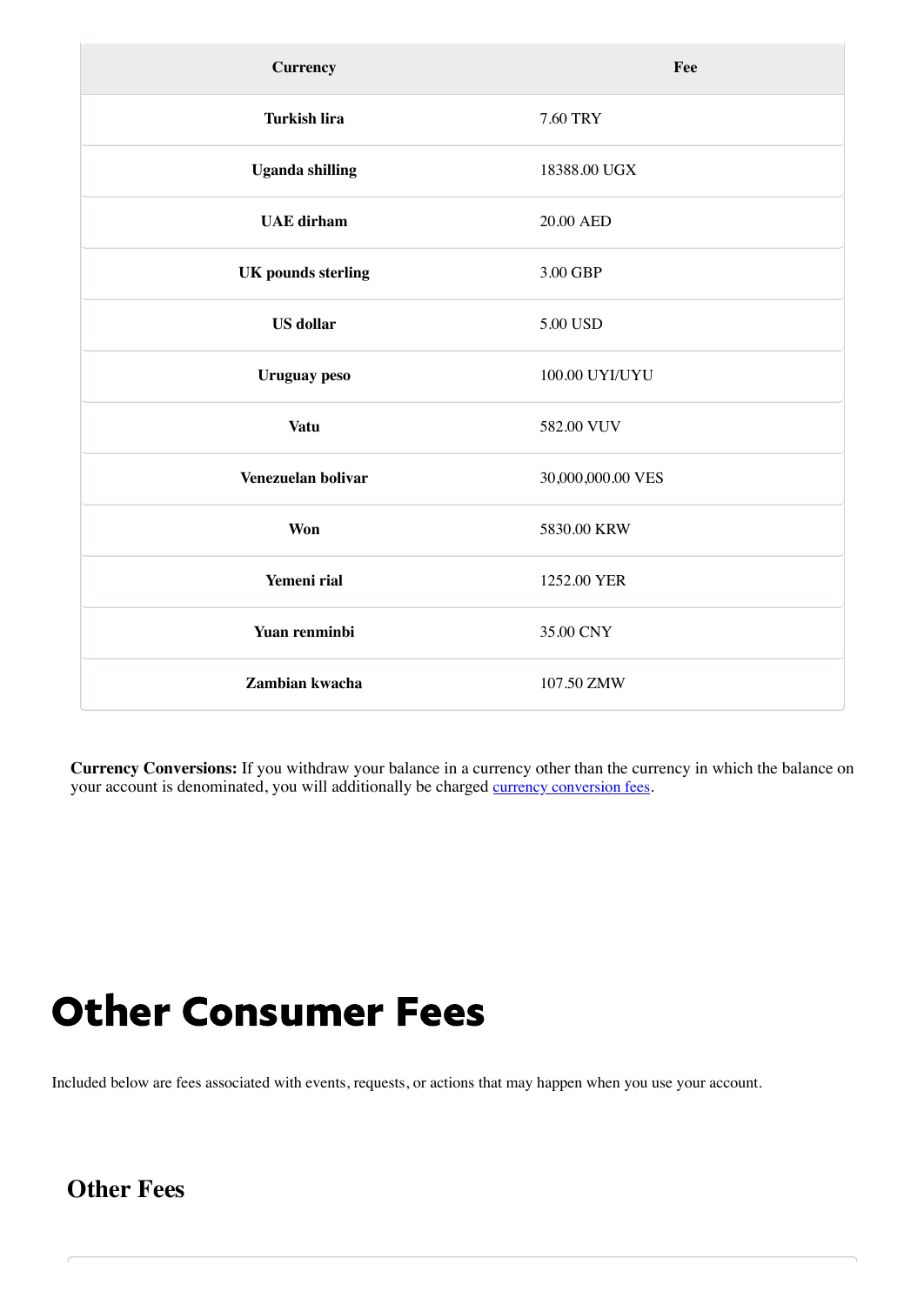| <b>Activity</b>                                                      | <b>Description</b>                                                                                                                                                                                                                                                               | Rate                                                                                 |
|----------------------------------------------------------------------|----------------------------------------------------------------------------------------------------------------------------------------------------------------------------------------------------------------------------------------------------------------------------------|--------------------------------------------------------------------------------------|
| <b>Bank Return on</b><br><b>Withdrawal/Transfer</b><br>out of PayPal | This fee is charged when a withdrawal/transfer out of PayPal is<br>attempted by a user and it fails because incorrect bank account<br>information or delivery information is provided.                                                                                           | See Bank Return<br>on Transfer out<br>of PayPal Table<br>below.                      |
| <b>Credit Card and</b><br><b>Debit Card</b><br>Confirmation(s)       | Some users, in order to increase their sending limit or as PayPal may<br>determine, may be charged a credit card and debit card link and<br>confirmation fee. This amount will be refunded when you successfully<br>complete the credit card or debit card verification process. | See Credit Card<br>and Debit Card<br><b>Link and</b><br>Confirmation<br>Table below. |
| <b>Records Request</b>                                               | This fee will apply for requests of information relating to why we had<br>reasonable justification to refuse your payment order. We will not charge<br>you for records requested in connection with your good-faith assertion of<br>an error in your PayPal account.             | $10.00$ SGD or<br>other currency<br>equivalent (per<br>item)                         |

## <span id="page-30-0"></span>**Bank Return on Withdrawal/Transfer out of PayPal Table**

| <b>Market/Region</b> | Rate          |
|----------------------|---------------|
| HR & IS              | 3.00 EUR      |
| ID                   | 50,000.00 IDR |
| PH                   | 250.00 PHP    |
| <b>MY</b>            | 15.00 MYR     |

### <span id="page-30-1"></span>**Credit Card and Debit Card Link and Confirmation Table**

| <b>Currency</b>       | Rate            |
|-----------------------|-----------------|
| Australian dollar     | <b>2.00 AUD</b> |
| <b>Brazilian real</b> | 4.00 BRL        |
|                       |                 |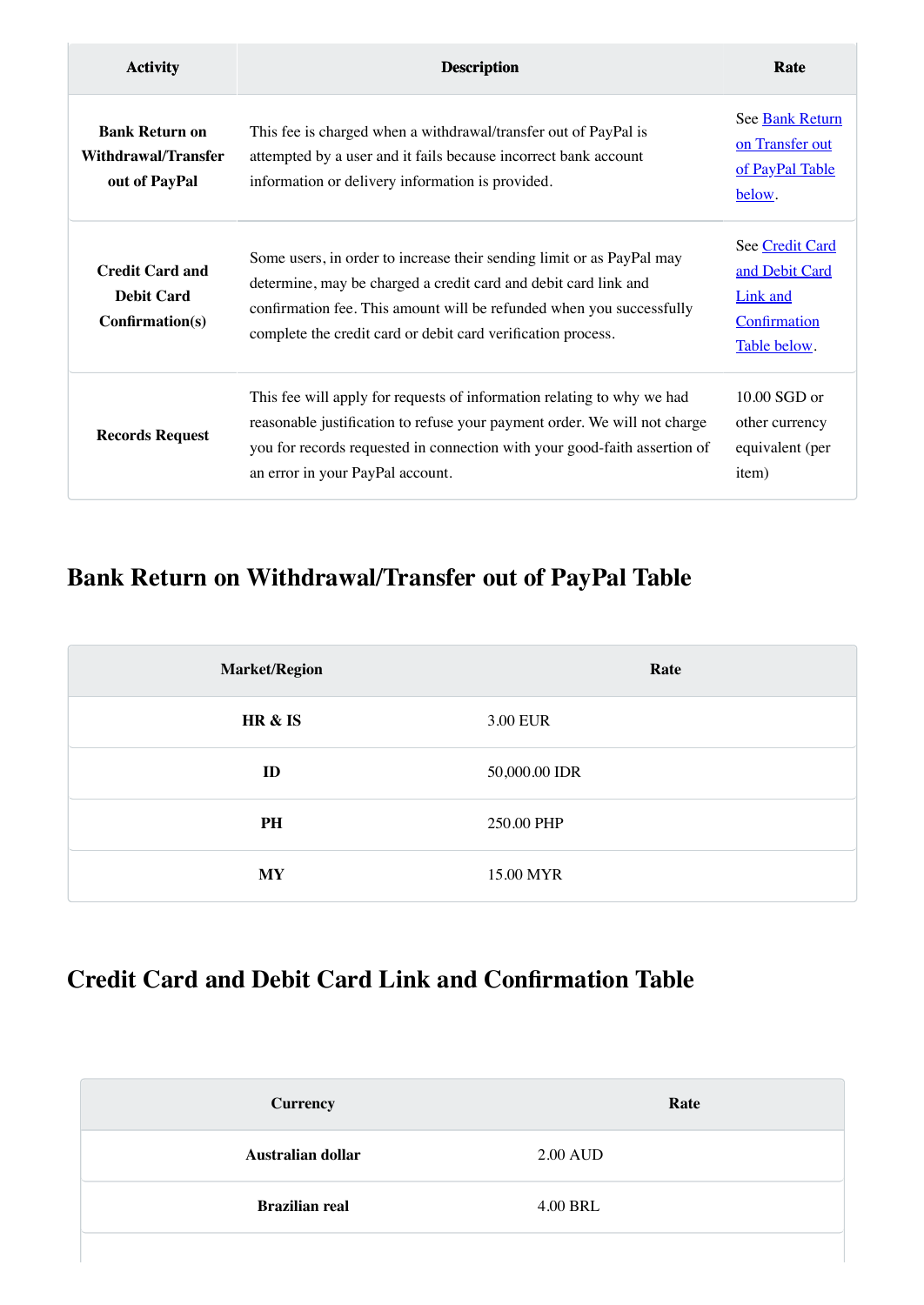| <b>Currency</b>         | Rate            |
|-------------------------|-----------------|
| <b>Canadian dollar</b>  | 2.45 CAD        |
| Czech koruna            | 50.00 CZK       |
| <b>Danish krone</b>     | 12.50 DKK       |
| <b>Euro</b>             | 1.50 EUR        |
| <b>Hong Kong dollar</b> | 15.00 HKD       |
| Hungarian forint        | 400.00 HUF      |
| Israeli new shekel      | $8.00$ ILS $\,$ |
| Japanese yen            | 200.00 JPY      |
| Malaysian ringgit       | 10.00 MYR       |
| Mexican peso            | 20.00 MXN       |

| <b>Currency</b>           | Rate            |
|---------------------------|-----------------|
| <b>New Taiwan dollar</b>  | 70.00 TWD       |
| <b>New Zealand dollar</b> | 3.00 NZD        |
| Norwegian krone           | 15.00 NOK       |
| Philippine peso           | 100.00 PHP      |
| Polish zloty              | <b>6.50 PLN</b> |
| <b>Russian ruble</b>      | 60.00 RUB       |
| Singapore dollar          | 3.00 SGD        |
| <b>Swedish krona</b>      | 15.00 SEK       |
| <b>Swiss franc</b>        | 3.00 CHF        |
| Thai baht                 | 70.00 THB       |